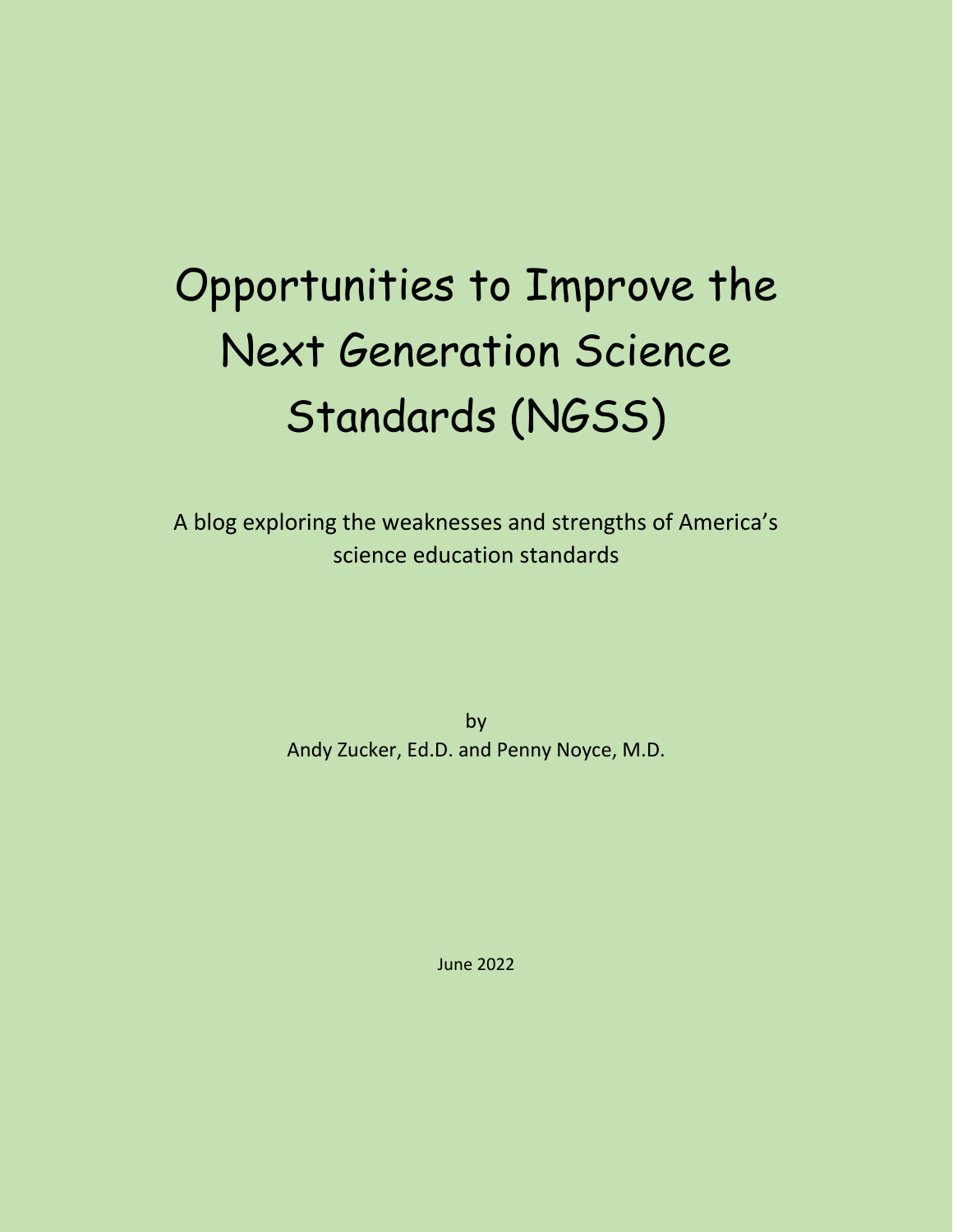|                                                                                                                | Ϊİ |
|----------------------------------------------------------------------------------------------------------------|----|
|                                                                                                                | 1  |
|                                                                                                                | 1  |
|                                                                                                                | 2  |
|                                                                                                                | 3  |
|                                                                                                                | 4  |
|                                                                                                                | 5  |
|                                                                                                                | 6  |
|                                                                                                                | 7  |
|                                                                                                                | 8  |
|                                                                                                                | 9  |
|                                                                                                                | 11 |
|                                                                                                                | 12 |
|                                                                                                                | 13 |
| A more positive perspective manufacture contracts and a more problem in the manufacture of the manufacture of  | 14 |
|                                                                                                                | 15 |
|                                                                                                                |    |
|                                                                                                                | 17 |
|                                                                                                                | 18 |
|                                                                                                                | 19 |
|                                                                                                                |    |
|                                                                                                                |    |
| Revising the NGSS Manual Communication and the United States and Terms and Terms and Terms and Terms and Terms | 26 |
|                                                                                                                | 30 |

# **Contents**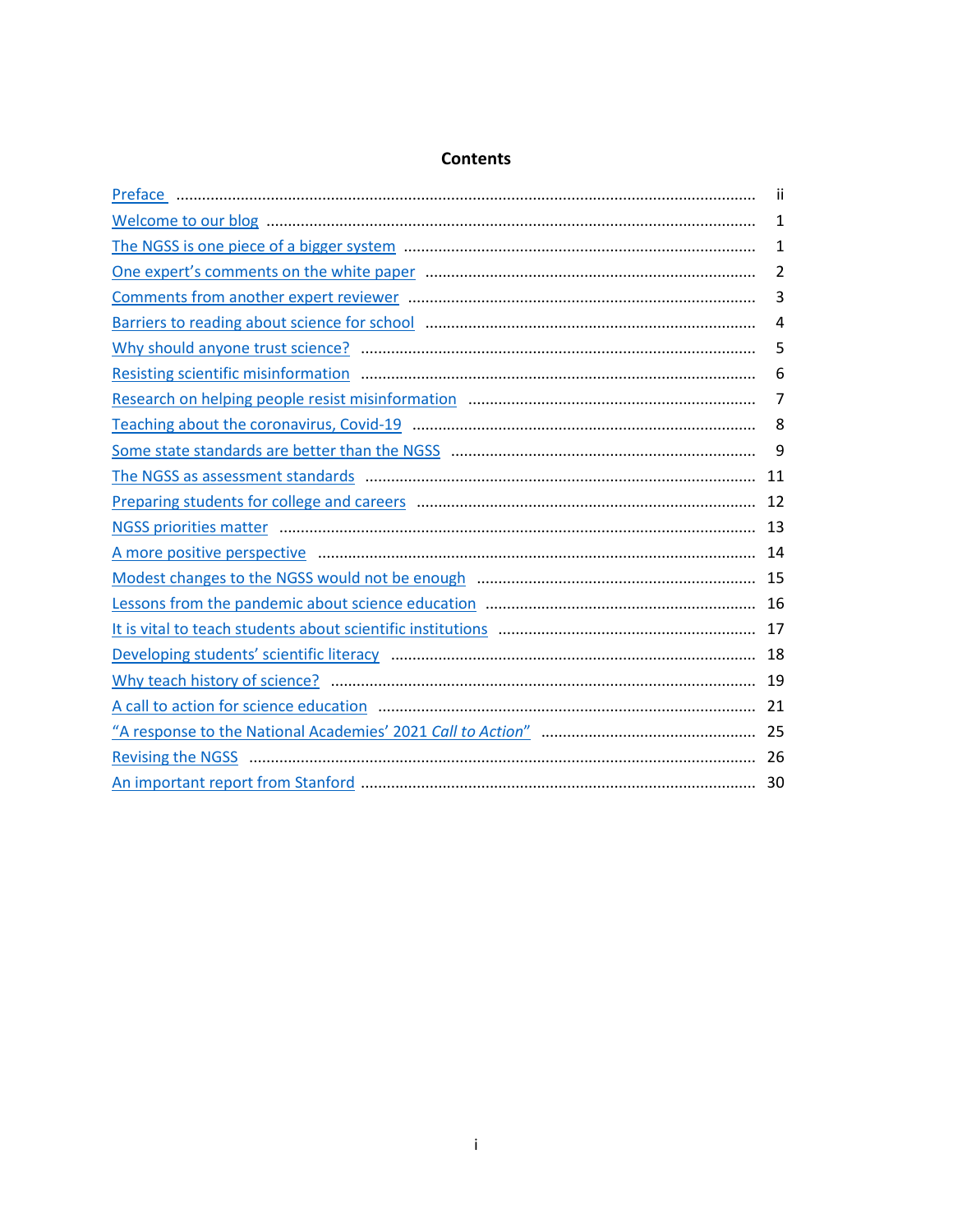# **Preface**

<span id="page-2-0"></span>In 2018 Andy and Penny began to develop a curriculum unit for grades 6-12 science classes called Resisting Scientific Misinformation. The more we thought about the need to help young people distinguish between real science and junk science the more we realized that national and state science education standards do not place a high enough priority on teaching students to be aware of, or judge, the quality of the myriad sources of information about science, both accurate and inaccurate, they encounter in media of all kinds.

That realization led us to think hard about science education standards. We developed a white paper and a blog, making the [white paper](https://improvethengss.org/white-paper/) publicly available on the same [website](https://improvethengss.org/) (ImproveTheNGSS.org) as the blog. We completed the white paper in November 2019 and at the same time began to publish blog posts about the NGSS.

This document includes all 22 of the posts on our blog, starting with the first one and ending with the last, in April 2022. Those posts include more than four dozen hyperlinks which point to articles, reports, statistics, and other sources. If you are reading an Adobe Acrobat version of this document on an Internet-connected device you can use the hyperlinks. (Note: The Acrobat version of this document is online as part of the blog; see the lower right link on [this web page.](https://improvethengss.org/blog/))

The final post synthesizes much of what we learned over the years about teaching science. In that post we sketch a feasible way to revise or amend the standards that would leave them mostly unchanged yet represent a substantial improvement by making learning science for citizenship a clear goal, in addition to preparing students for college and careers.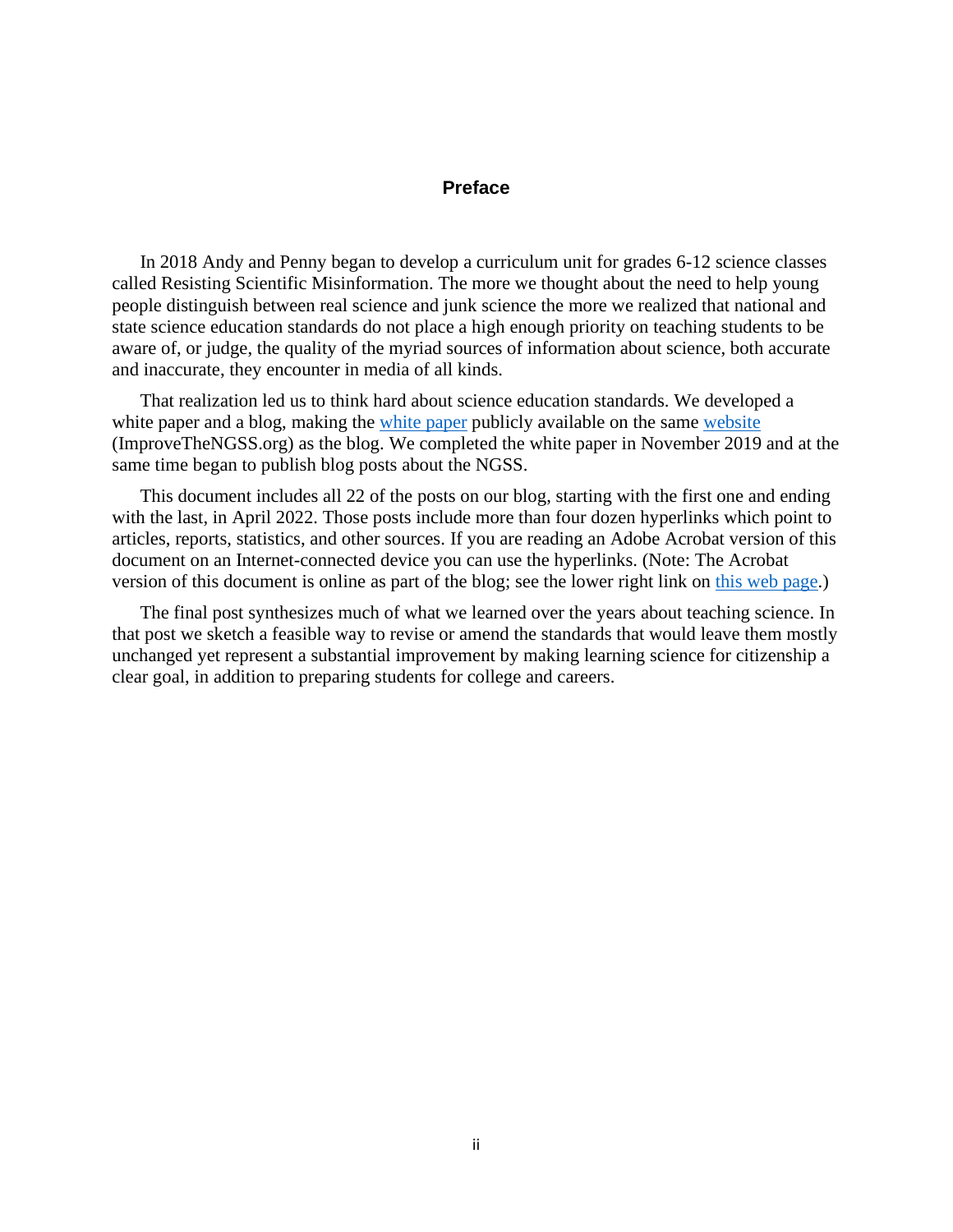# **Opportunities to Improve the NGSS A Blog by Andy Zucker & Penny Noyce**

http://ImproveTheNGSS.org

*Note: This document includes all the NGSS blog posts in chronological order beginning with the earliest post.* 

# <span id="page-3-0"></span>**Welcome to our blog**

*Posted November 23, 2019*

Thank you for reading this blog. We will add posts several times each month, or even weekly. You can subscribe by clicking the link at the top of the right column.

Your participation in the conversation about science education standards can be important. Education standards are intended to meet the needs of a large number of individuals and groups. By the same token, changing standards requires widespread discussion before revisions are made.

We worked on the white paper "Opportunities to Improve the *Next Generation Science Standards* (the NGSS)" for more than six months before posting it on this website in late 2019, making the paper widely available. Earlier, several experts agreed to review a draft and provide comments, for which we are grateful. In future blog posts we will highlight some of the comments and suggestions we received from them and from others, and we invite you to offer your own comments on this blog.

We will also have space here to expand on ideas in the paper. For example, we will identify some of the instructional materials teachers can use now to better support the goal of developing students' scientific literacy, a goal we identify as the most important reason to strengthen the NGSS.

Leave a comment or send us an email if you would like to write a post for this blog.

Andy and Penny

# <span id="page-3-1"></span>**The NGSS is one piece of a bigger system**

*Posted December 6, 2019* 

Several reviewers noted that education standards like the NGSS are only one influence on classroom instruction, whether in science or other subjects. We heartily agree! Their comments are an important reminder.

The quality of science teachers, the support they receive, the amount of time allocated to teaching science, the nature of high-stakes tests, support of STEM education by parents and the community—these are just a sample of other important influences on teaching and learning science. One reviewer wrote, "I agree with the ultimate goals for raising scientifically literate students … but I question what new and improved standards will do without addressing the current lack of infrastructure to implement them."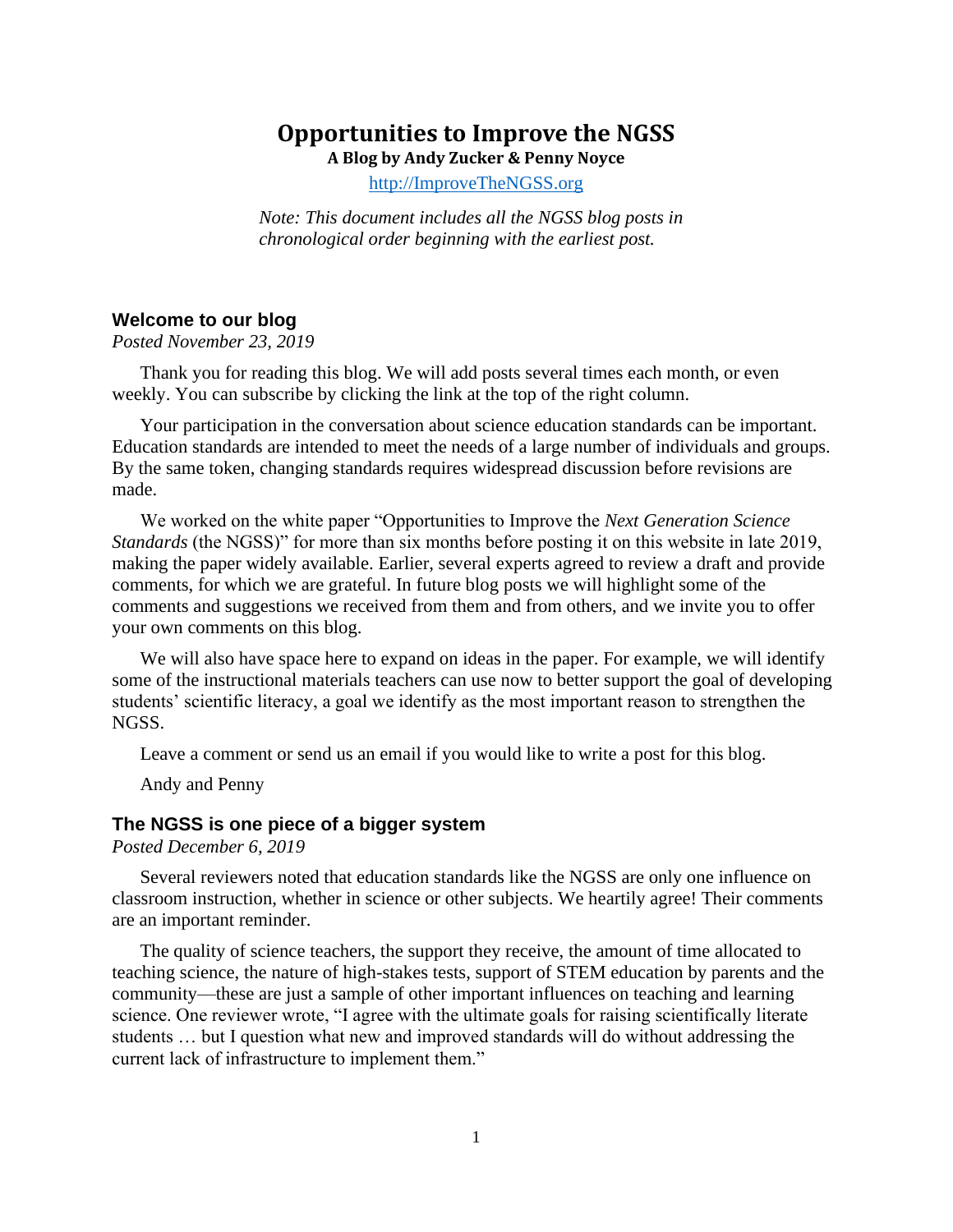The white paper does not claim that improving the NGSS is the one and only way to improve science education. At the same time, the NGSS promotes an excessively narrow vision of science and scientific literacy, so we should not be surprised when many teachers adopt that narrow vision.

As an example, too many parents believe that vaccines cause autism. Students graduating high school ought to know that the Centers for Disease Control and Prevention (the CDC) is an excellent source of information about vaccine safety and about many other public health issues. Similarly, students should learn that the Intergovernmental Panel on Climate Change (the IPCC) is a primary source of information about the causes and the impacts of climate change. Organizations like the CDC and the IPCC are central to NGSS practice #8, "obtaining, evaluating, and communicating" science-related information, bringing together experts from many institutions to synthesize and vet scientific findings. Such institutions are one key mechanism for determining scientific consensus, if and when it exists. Yet the NGSS makes no mention of any scientific institution. Nor does it explain how science helps to inform public policy—about vaccines, climate, food safety, or other issues. This is short-sighted.

Improving the NGSS is no guarantee that science instruction will improve, yet guidance from national standards cannot be ignored merely because other factors are important, too.

Andy and Penny

#### <span id="page-4-0"></span>**One expert's comments on the white paper**

#### *Posted December 9, 2019*

We asked Professor John L. Rudolph to review a draft of the white paper. Professor Rudolph is chair of the Department of Curriculum and Instruction in the School of Education at the University of Wisconsin-Madison, where he educates future science teachers. His recent book *[How We Teach Science: What's Changed and Why It Matters](https://www.hup.harvard.edu/catalog.php?isbn=9780674919341)* is a comprehensive history of American science education from the late nineteenth century to the present, making him exceptionally knowledgeable about how goals of science education have evolved over time.

After reviewing the paper, Professor Rudolph wrote:

 *"Thanks so much for sharing your white paper on revising the NGSS. I thought it was excellent. I have to say that it aligns almost exactly with my own critique of where science education is currently and where it's heading under NGSS…. All the things you suggest I would heartily endorse. In fact, your outline of things neglected by NGSS closely parallels the syllabus of the science teaching methods course I teach every fall….*

 *I think that we're on the cusp of a change that will begin to prop up the legitimacy and authority of science given the way science and truth have been so thoroughly denigrated in the public sphere of late. Your work will, I think, be part of helping push things in that direction…. It helps that the paper is so very clear and readable too."*

We were optimistic when we asked reviewers for their comments, but frankly we were not sure what experts would think of the white paper. These comments from Professor Rudolph, and others, were encouraging to us. Without widespread support it is unlikely that science education standards will be improved.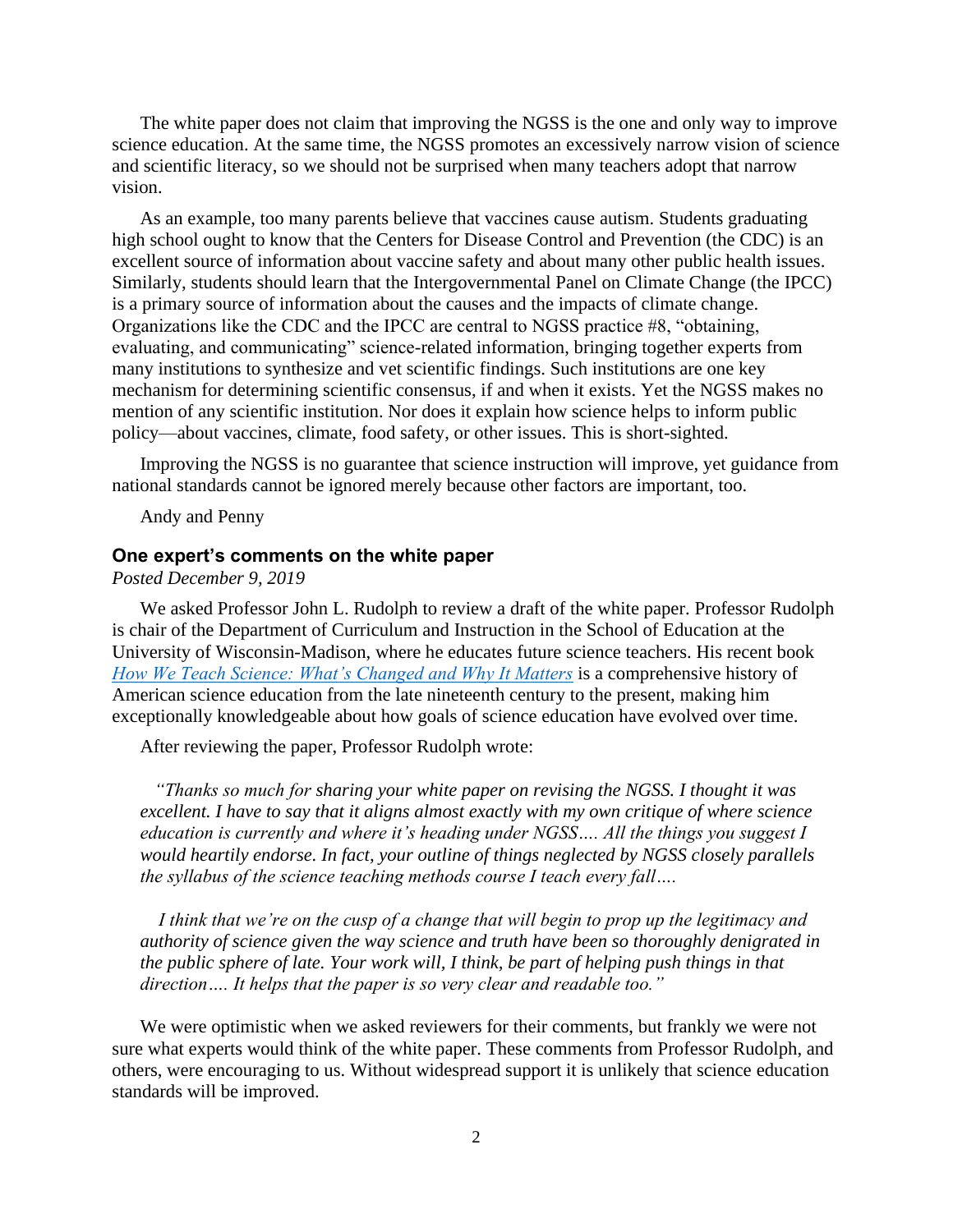## <span id="page-5-0"></span>**Comments from another expert reviewer**

*Posted December 16, 2019*

One of the experts who reviewed a draft of our white paper is Dr. Cary Sneider, an architect of the NGSS, and a member of the NGSS writing leadership team. His comments were extensive and generous, and began, "*This is a nicely crafted article that should definitely be published.*" Here are other highlights:

"*I like a lot of what you said about how the NGSS could be improved …. I especially resonate with your comments about distinguishing truth from fiction (and outright lies).*"

"*A decision that I lament*," he wrote about development of the NGSS, was to leave out a core idea identified in the *Framework for K-12 Science Education* (the template for the NGSS), namely, **ETS2 - Links among engineering, technology, science, and society**. "*Some of what you say has been left out [of the NGSS] is included in this core idea*," he said, and we agree. In particular our concern that the NGSS has nothing to say about the relation between science or technology and public policy would be addressed had the NGSS incorporated this core idea from the *Framework*. As leader of the engineering team of NGSS writers, Sneider takes full responsibility for this missing piece, and hopes it will be reinstated when it's time to update the NGSS.

At the same time, Sneider, a retired researcher, museum educator, and visiting scholar at Portland State University, expressed a number of reservations about the recommendations offered in the white paper. "*It takes more than a decade to implement a new set of standards*, *especially if they are quite different from what was there before. Also, some states have just recently adopted new standards*," he wrote. So, in his view it is too early to make significant changes to the NGSS. Others have made similar comments, noting how long it takes to fully implement new standards.

Some of the missing pieces we identified in the NGSS, Sneider wrote, are intentionally absent, notably discussion of key principles of science teaching. Although he agrees that appropriate classroom pedagogy is essential for effective science education, the purpose of the standards is just to state what students should know and can do at the end of instruction, and not specify any specific curriculum materials or teaching methods, leaving that up to state officials to provide guidance.

Another of Dr. Sneider's reservations is that "*everyone wants to add topics they think are missing*," but authors of the NGSS were trying to focus on fewer important topics rather than on too many topics taught quickly and ineffectively. "*Prior standards have had more than any teacher can do in a year,*" he noted. Anyone who wants to add new topics to the NGSS during future updates should at the same time identify other topics that should be taken out to make space for the new material. Otherwise, the process that leads to bloated textbooks will just continue. He recommended that we add a section to our white paper about what could profitably be taken out of the NGSS to make room for the recommended additions.

The last area to highlight in his comments is that Dr. Sneider pointed to Appendix H and some of the "foundation boxes" in the main text of the NGSS as places where the nature of science is already highlighted. "*I'm not sure why you feel it is not there*," he wrote.

These are thoughtful comments, which we appreciate. There are obviously large areas of overlap in our views of how to improve the NGSS, as well as significant differences. Rather than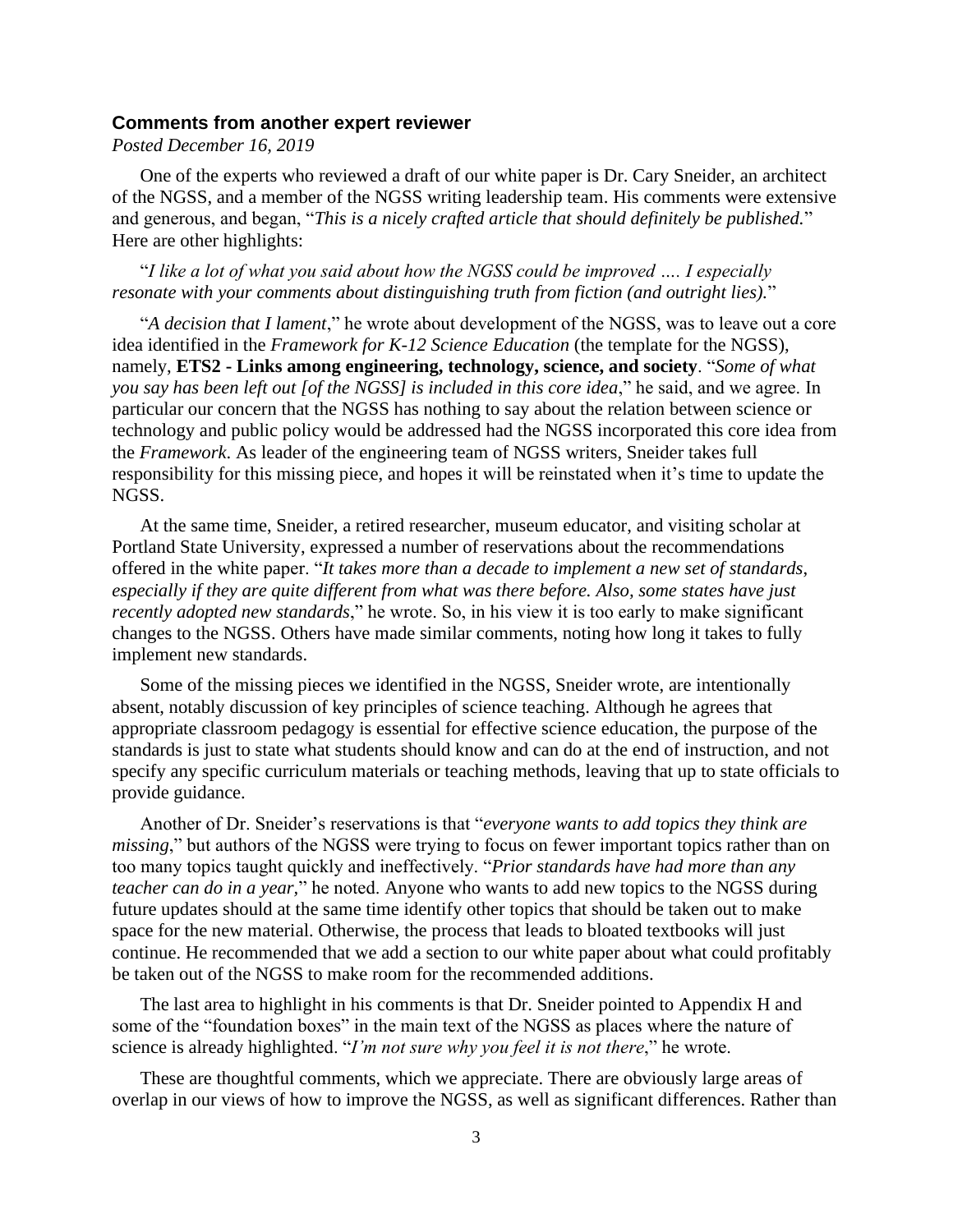try to respond in this post to each of the reservations Dr. Sneider expressed, we will simply refer readers to the white paper. We hope that we provide a sound rationale for each of our suggestions, and as we wrote, we believe that our suggestions could be implemented "without significant disruption to the science curriculum."

#### <span id="page-6-0"></span>**Barriers to reading about science for school**

*Posted January 5, 2020*

A distinguishing feature of the 2010 Common Core State Standards initiative was the increased emphasis on having students read nonfiction books and magazines for school, including reading about science. The name of the standards tells the story: *The Common Core State Standards for English Language Arts (ELA) & Literacy in History/Social Studies, Science, and Technical Subjects*.

An increased emphasis on reading nonfiction reflects the reality that as students enter higher grades they need greater skills and stamina for reading informational text. Reading nonfiction calls for different strategies, vocabularies, and habits than reading fiction. Students need to learn to question the text, and to summarize it for themselves to help them retain information. These skills don't come automatically, so teachers need to help students become better readers of nonfiction. For understandable reasons the authors of the Common Core believed that the responsibility for teaching students to understand literary nonfiction should be shared by teachers in non-ELA classes, notably in history, social studies, and science classrooms.

However, the glaring absence of any similar language in the Next Generation Science Standards stands as a significant barrier to achieving the Common Core's goals for reading nonfiction. Science teachers who are guided by the NGSS are simply not encouraged to assign students to read about science, besides reading a textbook or class handout. This is a missed opportunity. After all, in adult life, reading newspapers, magazines and books becomes a vital way for people to maintain and extend their understanding of current science.

What's more, we recently became aware of a related barrier: the poor availability of science books and magazines in schools. A questionnaire for the 2015 National Assessment of Educational Progress (NAEP) asked eighth grade science teachers, "To what extent does your school system (including your school and school district) provide you with science magazines and books (including digital forms, such as online magazines and books)?" Remarkably, 30% of teachers responded "none," i.e. no science books or magazines, and another 35% of teachers responded "a small extent." Is it surprising then, that 40% of these eighth grade teachers indicated they *never* have students read a book or magazine about science?

What about the school library, which also includes encyclopedias and newspapers, in addition to books and magazines? In 2015 45% of grade 8 students reported they *never* used library resources for science class. Similarly, 54% of grade 12 students reported in 2015 *never* using library resources for science class.

Is this the reality that developers of the NGSS wanted to encourage? Probably not. Although the standards writers undoubtedly wanted to see students carrying out investigations and discussions, they probably meant to include reading and writing among the ways that students should acquire, evaluate and communicate information. The NGSS ought to be explicit in asking science teachers to promote more reading about science among students.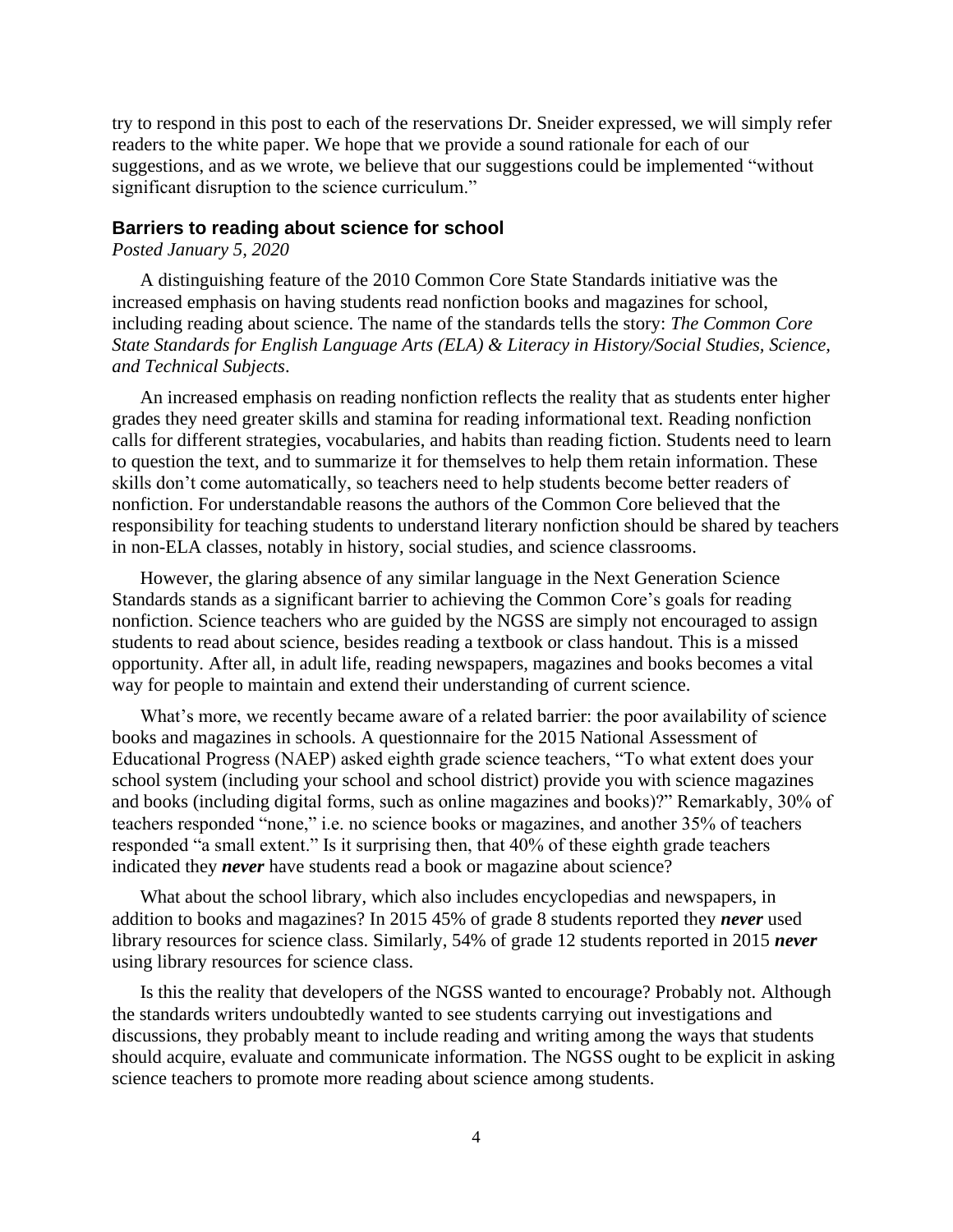There are many wonderful nonfiction science books available, as well as fictional narratives with a strong scientific base. Who will assign them if the standards suggest they are unimportant, that reading and writing don't merit specific Performance Expectations? Indeed, who will even *encourage* young people to stretch their minds through science reading? Reading about science or even science fiction can elicit a love of science, provide a way to pursue personal interests, and sometimes foster young people's identification with scientists and engineers. National standards should make these kinds of encounters between students and ideas more, not less, likely to occur.

Penny and Andy

#### <span id="page-7-0"></span>**Why should anyone trust science?**

#### *Posted January 16, 2020*

A remarkable feature of our current time in history is an increasing distrust of authority, whether the church, the government, or the world of science. It is easy to hypothesize reasons for this distrust, from news of malfeasance to the growth of conspiracy theories on the Internet; but distrust leaves us with very little basis for making public policy. Thus the new book *Why Trust Science* by geologist and historian of science Professor Naomi Oreskes is both timely and welcome. Our recommendations to improve the NGSS by focusing greater attention on the nature of science are well aligned with Oreskes' findings.

Perhaps best known for co-authoring the scathing critique of climate denial *Merchants of Doubt,* Oreskes nevertheless takes her title question seriously. She begins with a historical overview of the philosophy of science. While this essay can be a heavy slog for the nonspecialist, it is enlightening to read how thinkers of the past have wrestled with the question of where science's special authority—and effectiveness—come from. Is it the elevated and disinterested nature of scientists themselves? Does it lie in an internally consistent and universal scientific method? Simple examination of history can demonstrate weaknesses in either formulation.

Partly by examining cases where science has gone right or wrong—the Limited Energy Theory, which held that higher education or a profession would harm a woman's reproductive faculties; the eugenics movement; the theory of continental drift; resistance to the idea that birth control pills can cause depression; and arguments over the value of flossing our teeth—Oreskes comes up with her own list of five elements. Oreskes calls these elements "pillars" that, when present, make scientific conclusions something we can rely on. The first is consensus: a fringe idea is less trustworthy than one that has been confirmed and widely endorsed by qualified scientists. The next two, method and evidence, line up with what we expect of science and its vetting. But Oreskes adds two more: diversity and values. A diversity of perspectives from qualified members of the scientific community, she suggests, can help prevent or correct the skewed thinking that has led to faulty and biased "science" in the past. Moreover, Oreskes argues that instead of aspiring to a lofty stance of having no values beyond the pursuit of truth, scientists should be up front about their values, for example that we have a moral responsibility to leave a habitable earth to our descendants on the one hand, or that the free market admits of no compromise on the other.

The most entertaining part of the book lies in its five case examples, listed above, which continue into an argument over the value of sunscreen. In each case, Oreskes shows how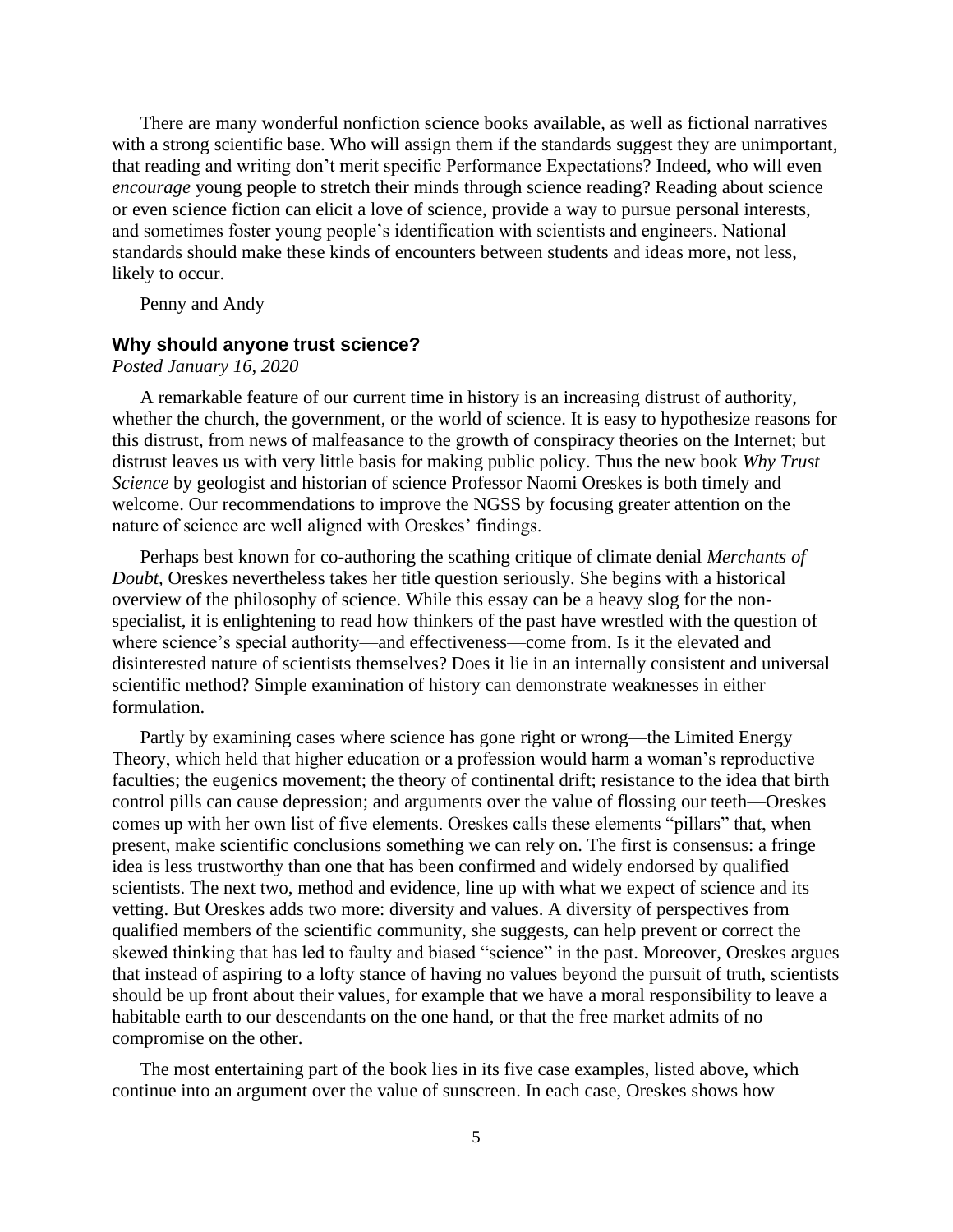mistakes that arise can be attributed to neglect of one of her five pillars. She then practices what she preaches by opening her argument to response and critique from five different scientists' voices. These commentaries approach the problem of trust in science from viewpoints ranging from technology as popular evidence that science "works" to the "replication crisis," which has led to retractions of published papers and established ideas.

For now, let's keep an eye on the reasons to trust science that Oreskes has offered. People should trust science when scientific experts on the matter in question, building on evidence and using accepted methods, reach consensus after broad discussion and debate among a diverse group of qualified critics. Conclusions emerging from such science are subject to change—in the same way that Einstein added to and improved Newtonian physics—but it is scientific consensus that provides a firm foundation leading to useful and effective increases in understanding the natural world.

Penny and Andy

## <span id="page-8-0"></span>**Resisting scientific misinformation**

*Posted February 2, 2020*

A year ago we posted a free, one-week curriculum unit for grades 6-12 called [Resisting](https://tumblehomebooks.org/services/resisting-scientific-misinformation/)  [Scientific Misinformation.](https://tumblehomebooks.org/services/resisting-scientific-misinformation/) To date there have been over 3,000 downloads. Last week *The Science Teacher* published [an open-access article](https://www.nsta.org/publications/article.aspx?id=bNApeJFhPcI=) about our materials, which we hope will result in additional attention to and use of the materials.

Helping students resist scientific misinformation is one of the important missing pieces in the NGSS. As we developed the curriculum materials, this missing piece became an impetus to look for other missing pieces and to write the white paper posted on this site.

It was interesting to learn recently that accepting misinformation is a bigger problem in the United States than in many other nations. As a *[Boston Globe](https://www.bostonglobe.com/business/2020/01/17/survey-says-love-our-fake-news/kw0E8MYRpkH3LCJqJNe0nL/story.html)* article reported:

*"Nearly 10 percent of the online stories followed most closely by readers in the United States in December came from [untrustworthy news] sites…. Enthusiasm for these sites in the United States far outstrips that of [France, Italy, Germany, and the United Kingdom]. The British are especially resistant; news from unreliable sites made up just 1.2 percent of the most-followed stories among British Web surfers."*

As you might expect, there are a variety of ways to help students with the problem of misinformation; unfortunately, none of them are addressed directly by the NGSS. One approach is to use technology-rich services that help users separate information from misinformation. For example, one can install software from [NewsGuard,](https://www.newsguardtech.com/) a startup that evaluates the trustworthiness of Internet news sites, including whether the news site identifies its owners, backers, and authors of articles. A green check mark appears for users who install the software in their web browsers.

[Snopes](http://www.snopes.com/) is an easy-to-use website that has evaluated thousands of claims for accuracy, which includes a list of the "hot 50" rumors circulating online. [Checkology](file:///C:/Users/Andrew/Documents/Personal/Concord/Proposals/Misinformation/NGSS%20article/Blog/get.checkology.org) describes itself as "a browser-based platform where middle school and high school students learn how to navigate today's challenging information landscape by developing news literacy skills," and it includes lessons educators can use with classes. A basic version is free, while a premium version requires a subscription.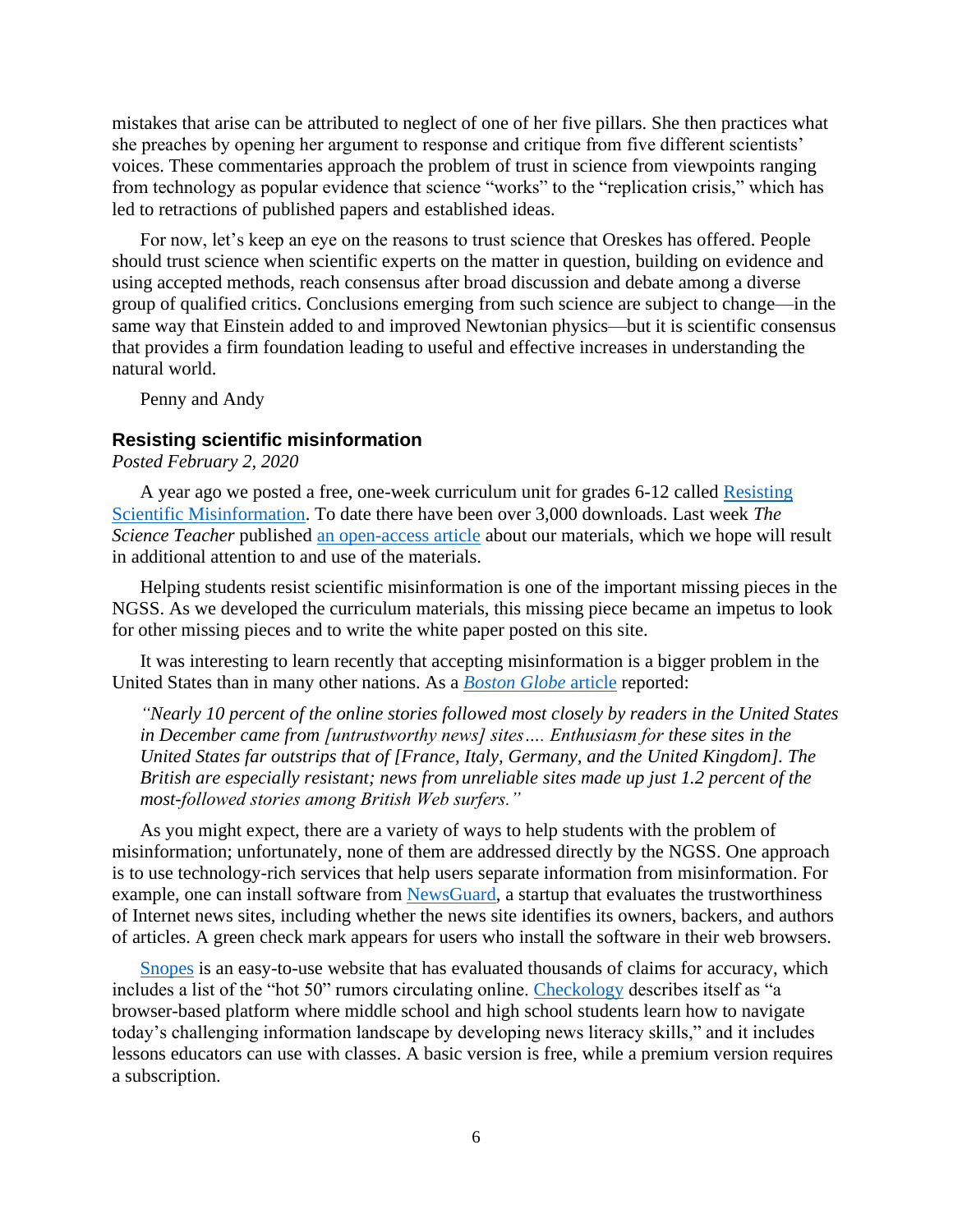This list of technology-rich resources to help users sort information from misinformation could be greatly expanded. We use some of them and we're glad they exist.

At the same time, students need to learn how to judge for themselves the thousands of dubious science-related claims that appear on social media, on TV or radio, or elsewhere. New claims appear all the time. Using our unit [\(free online\)](https://tumblehomebooks.org/services/resisting-scientific-misinformation/), teachers guide students through evaluating for themselves a number of "scientific" claims, some of which turn out to be valid, and others not. The materials focus on four approaches to evaluating claims: a better understanding of advertising, including ways some advertisers try to fool you; asking the right questions about a dubious claim; understanding more clearly how scientists reach their conclusions (including the vital role of such institutions as the Centers for Disease Control and Prevention); and distinguishing between more and less reliable sources of scientific information.

The unit concludes by asking students to investigate a dubious claim by using appropriate websites, and then writing a short synthesis of their findings. Again, we find the NGSS is lacking in asking students to investigate claims for themselves, even such timely issues as the risks and benefits of teenage vaping.

# <span id="page-9-0"></span>**Research on helping people resist misinformation**

# *Posted February 9, 2020*

Research about "what works" in education is surprisingly thin. So it is good news for teachers and policymakers that multiple studies demonstrate that various approaches to help people resist misinformation do just that; they work.

One example comes from the Stanford History Education Group (SHEG). You may remember that SHEG documented how poorly most high school students are able to distinguish between fake or misleading online news sites compared to accurate sites. In [one summary](https://stacks.stanford.edu/file/druid:fv751yt5934/SHEG%20Evaluating%20Information%20Online.pdf) (2016), Stanford researchers summed up students' ability to reason about information on the internet in one word: "bleak."

To address this problem, SHEG developed a set of Civic Reasoning Online curriculum materials. A [recent evaluation](https://purl.stanford.edu/xr124mv4805) involving more than 3,000 students showed that those who used the SHEG materials grew considerably more in their ability to evaluate online sources than a control group of students who did not use the materials. *Education Week* published [an article](http://blogs.edweek.org/teachers/teaching_now/2020/01/study_online_information_curriculum_sheg.html) about this study last month.

As we developed our [free one-week unit](https://tumblehomebooks.org/services/resisting-scientific-misinformation/) for grades 6-12, Resisting Scientific Misinformation, we based the materials on a number of high-quality studies about helping people resist misinformation. For example, [a 2017 study](https://journals.plos.org/plosone/article?id=10.1371/journal.pone.0175799) demonstrated that educating people about misleading argumentation techniques, such as are often used by advertisers and climate change skeptics, helps reduce the influence of those techniques. [Another study](https://onlinelibrary.wiley.com/doi/full/10.1002/gch2.201600008) found that if people know what a high percentage of climate scientists agree that human beings are the major cause of climate change they become better able to resist climate change misinformation. And we relied on other studies, too.

In short, there is good reason to believe that teachers can help students resist scientific and other types of misinformation. This goal is critically important at a time when social media spreads misinformation at an alarming rate.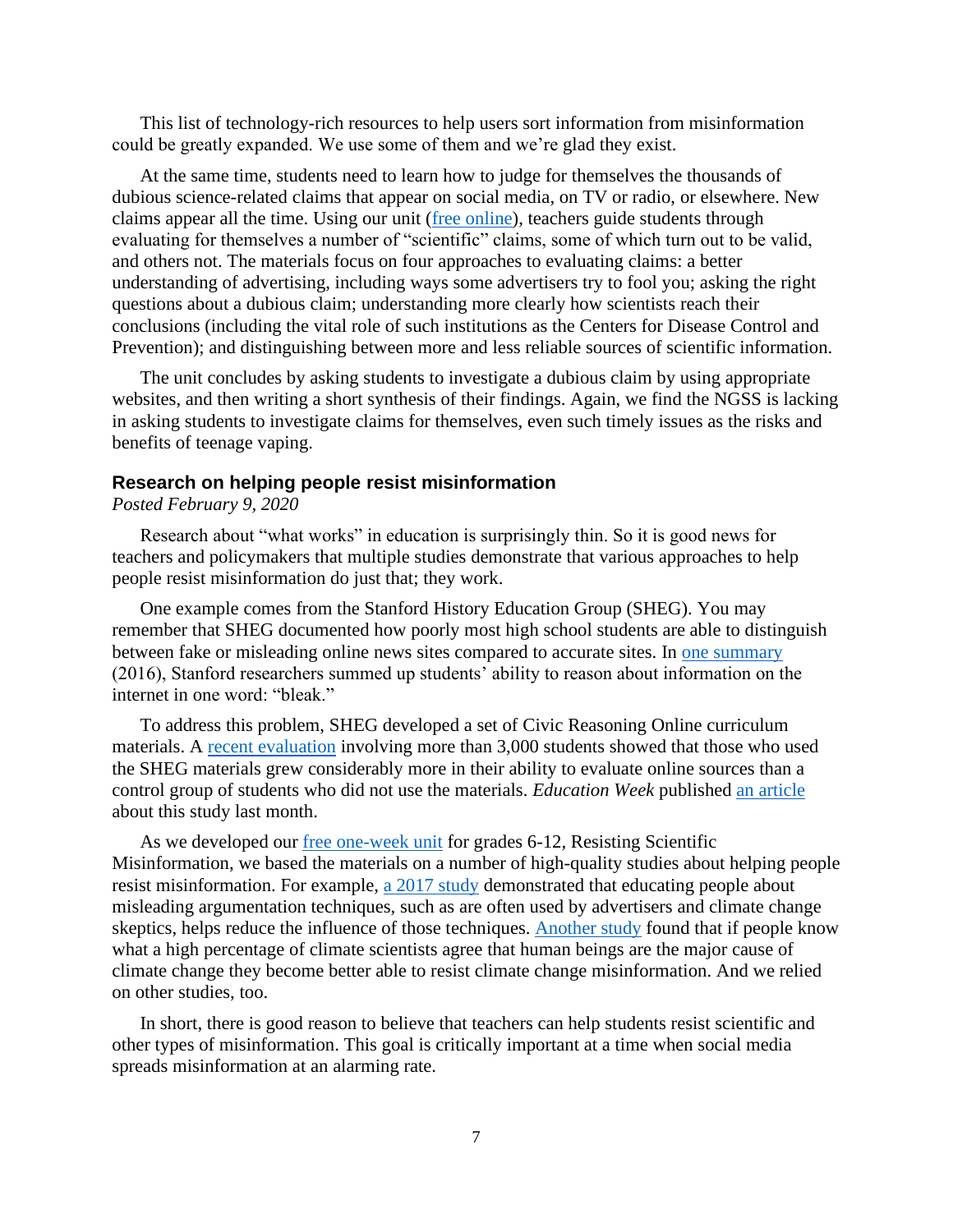We wish that authors of the *Next Generation Science Standards* had focused far greater attention on teaching students to be "careful consumers of scientific and technological information related to their everyday lives," as urged in *A Framework for K-12 Science Education*, the template for the NGSS. Misinformation of all kinds, notably including scientific misinformation, has become a far more serious problem since that Framework was published in 2012.

There are somewhere between 100,000 and 200,000 teachers of science in grades 6-12 in the United States. By anyone's reckoning, only a tiny fraction of them now focus on teaching students *how* to distinguish between science fact and science fiction. That is a shame. If national or state science education standards emphasized the importance of teaching students how to judge the quality of information they encounter, a far larger number of teachers would focus on this important topic.

## <span id="page-10-0"></span>**Teaching about the Coronavirus, COVID-19**

# *Posted February 15, 2020*

The current coronavirus epidemic, now known as COVID-19, presents an ideal opportunity for teachers to present real-life, cutting-edge, relevant science. Some of the scientific ideas, such as simple messages about hygiene, can be taught at any level, but others are particularly appropriate to middle and high school students.

Some of what there is to be learned falls squarely under existing NGSS core ideas in the life sciences, such as:

- What is a virus? Are viruses alive? How do viruses differ from bacteria?
- Some scientists think the infection might have originally come from snakes, others from armadillos or some other mammal. What arguments do they make? How are scientists communicating these ideas? How does "science" come to a conclusion?
- How might a virus pass from one species to another?
- How might modern transportation technologies allow a human virus to spread?
- What does exponential growth look like? (For older students, what is  $R_0$ ?)

Then there are other topics that we have suggested should be included in the standards, but are not now, such as learning about vaccines, the importance of scientific institutions and organizations, and the impact of science on policy. For example:

- What are vaccines, and how are they developed? Should we develop a vaccine against COVID-19, and how long will it take?
- How does the current danger to Americans of COVID-19 compare to dangers from measles, Ebola, or the flu? Where and how can people find the answer?
- Which organizations, like WHO and the CDC, are directing the American response to the epidemic? What do these organizations do? Are they trustworthy?
- How are different governments, local and national, such as in China and the U.S., making policy decisions about how to handle the new virus? (Examples include: controlling social media, building hospitals, directing army medics to report to Wuhan, shutting down travel between cities, establishing quarantine sites, screening travelers.) Which of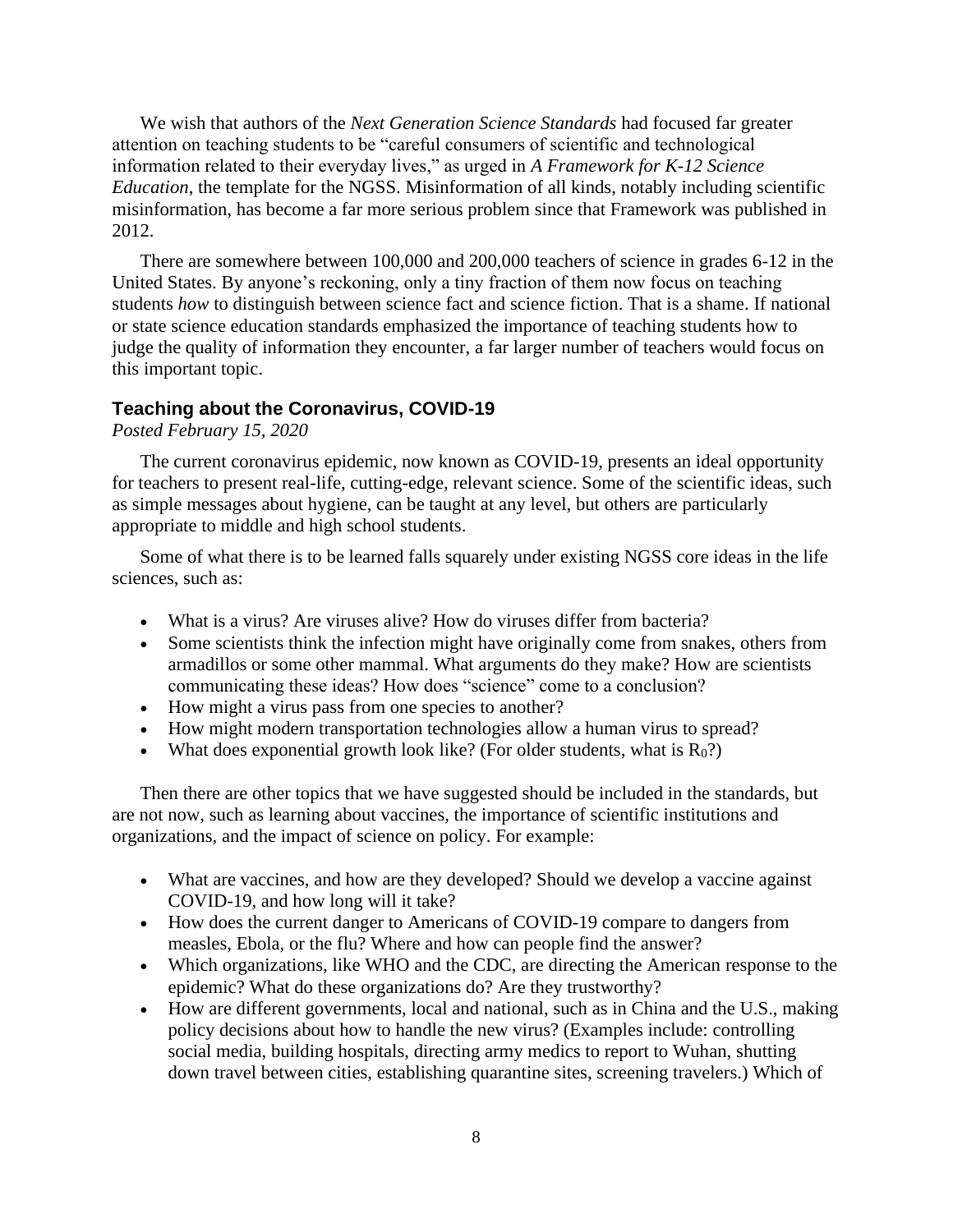these actions do students believe are necessary? Which are effective? Who should be making such decisions?

Lastly, misinformation about science is a growing problem that teachers should teach about:

• Are there examples of misinformation about the coronavirus that are being spread online? What are some examples (e.g., articles [here](https://www.fastcompany.com/90458212/the-scariest-part-about-the-coronavirus-misinformation) and here)?

Some enterprising teachers are already beginning to develop lessons about COVID-19. For example, here is an excellent lesson from high school teacher William Reed, posted on the NSTA blog. [\(http://blog.nsta.org/2020/02/05/novel-wuhan-coronavirus-whats-the-real-story/](http://blog.nsta.org/2020/02/05/novel-wuhan-coronavirus-whats-the-real-story/) )

But note that the lesson's links to the NGSS fall only under Science and Engineering Practices, and, with a stretch, to Crosscutting Concepts. We agree with the National Science Teaching Association (NSTA) that science should be taught in the context of societal and personal issues (Position Statement [here\)](https://www.nsta.org/about/positions/societalpersonalissues.aspx), and that students need to learn more about the nature of science than is included in the NGSS (Position Statement [here\)](https://www.nsta.org/about/positions/natureofscience.aspx). It's a shame that this lesson on COVID-19, which provides a great opportunity to teach relevant science, has to struggle so hard to "fit" with the standards.

Wouldn't teachers and students be better off if the NGSS were revised to address some of these ideas more directly? Wouldn't we all be better off if teaching science in the context of societal and personal issues and with greater attention to the nature of science became core parts of the NGSS, instead of separate priorities promoted by NSTA?

# <span id="page-11-0"></span>**Some state standards are better than the NGSS**

# *Posted February 22, 2020*

Education is primarily a responsibility of states and localities. Each state is free to establish its own education standards, and they differ from one state to another. Below we compare science education standards in two states, Washington and Massachusetts.

Washington State is one of 20 states that have adopted the Next Generation Science Standards. A search on the internet leads to a web page titled, [Washington State Science and](https://www.k12.wa.us/student-success/resources-subject-area/science/science-k%E2%80%9312-learning-standards/washington-state-science-and-learning-standards)  [Learning Standards.](https://www.k12.wa.us/student-success/resources-subject-area/science/science-k%E2%80%9312-learning-standards/washington-state-science-and-learning-standards) There one reads,

*The Washington State Science and Learning Standards (WSSLS), previously known as the Next Generation Science Standards-NGSS, are a new set of standards that provide consistent science education through all grades, with an emphasis on engineering and technology.*

In other words, in Washington State the NGSS is called WSSLS, but the two documents are otherwise identical. That means the WSSLS has the same strengths as the NGSS, such as establishing the goal that students learn about climate change, but also the same weaknesses. For example, WSSLS does not emphasize teaching science in the context of societal and personal interests. There is no suggestion that students learn about the impact of science on public policy, such as policies to reduce carbon emissions, or how to find accurate information about an unfamiliar science topic, such as vaping.

Although Position Statements from the National Science Teachers Association (NSTA) focus on the importance of taking a broader view of science education than the NGSS, Washington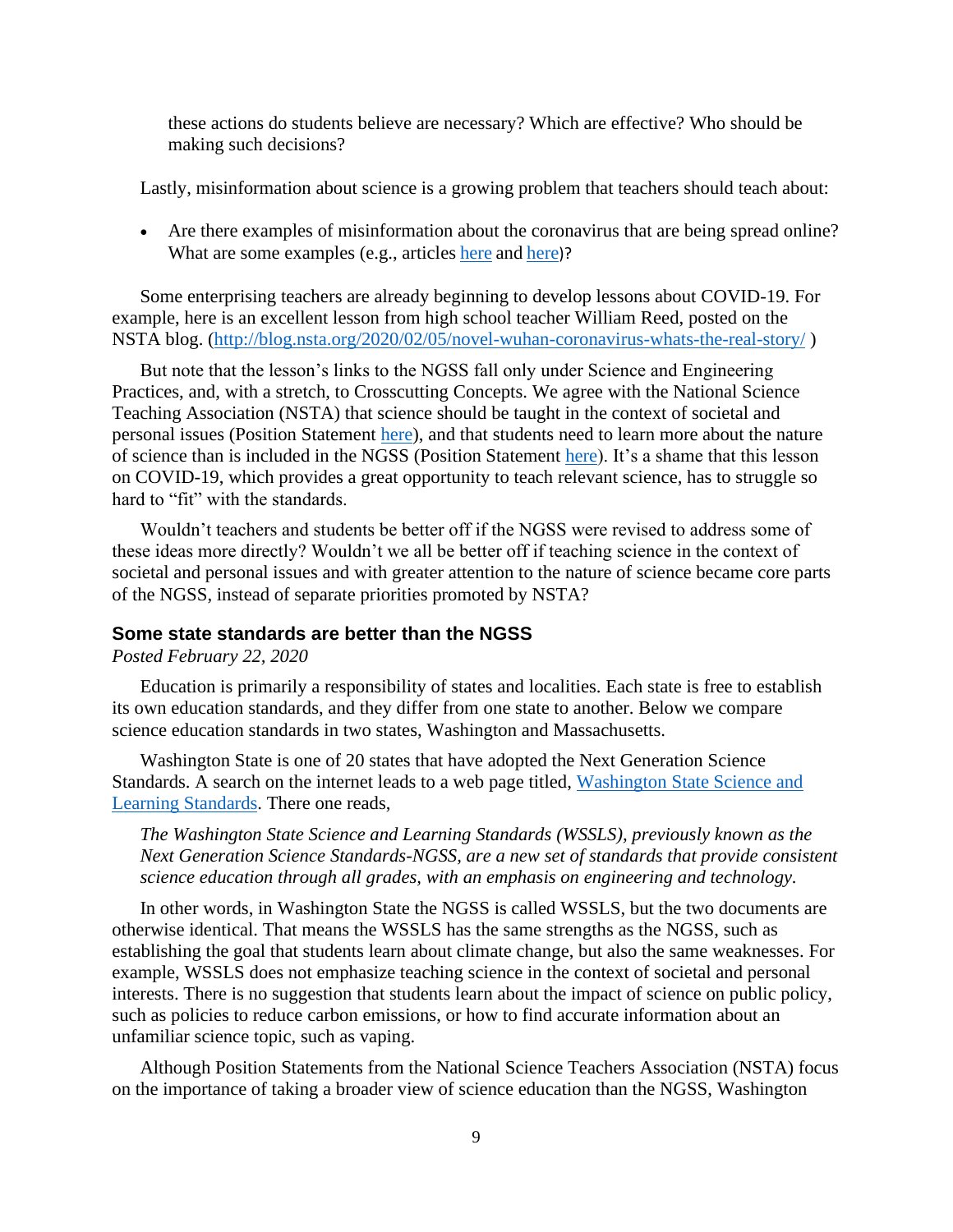State's Science and Learning standards make no reference to NSTA's recommendations. It is presumably a source of frustration for the NSTA to realize that their Position Statements are not incorporated into the WSSLS or into many other states' science education standards.

On the other hand, Massachusetts is an example of a state that has taken a different approach. In the state's [Science and Technology/Engineering \(STE\) Learning Standards,](http://www.doe.mass.edu/frameworks/scitech/2016-04.pdf) one reads that,

*While the Massachusetts STE standards have much in common with NGSS, public input from across the Commonwealth during the development of the standards identified several needed adaptations for Massachusetts:*

- *Include technology/engineering as a discipline equivalent to traditional sciences.*
- *Include only two dimensions (disciplinary core ideas and science and engineering practices) in the standards, while encouraging the inclusion of crosscutting concepts and the nature of science in the curriculum.*
- *Balance broad concepts with specificity to inform consistent interpretation …*

The idea that every science lesson must include the three dimensions identified in the NGSS was rejected by Massachusetts. A result of that modification is to provide teachers with greater flexibility, such as making it easier to plan lessons.

There are other important differences between the NGSS and the Massachusetts STE learning standards. One difference is to more clearly emphasize the importance of reasoning with evidence, including reasoning about claims found in media of any kind. (The word "media" appears dozens of times in the STE standards.) Specifically, in Massachusetts students should learn to:

*"Respectfully provide and/or receive critiques on scientific arguments by probing reasoning and evidence and challenging ideas and conclusions, and determining what additional information is required to solve contradictions,* and

*Evaluate the validity and reliability of and/or synthesize multiple claims, methods, and/or designs that appear in scientific and technical texts or media, verifying the data when possible.*" (pp. 66-67)

Another difference is that Massachusetts adopts as a guiding principle the idea that:

*"An effective science and technology/engineering program addresses students' prior knowledge and preconceptions." (p. 9)*

The NGSS, on the other hand, makes no mention of students' prior knowledge and preconceptions.

Yet another important difference is that preparing students to apply STE knowledge "to realworld applications needed for civic participation" is an explicit goal of the standards (p. 5). This is similar to NSTA Position Statements. However, in the NGSS there is no mention of civic participation.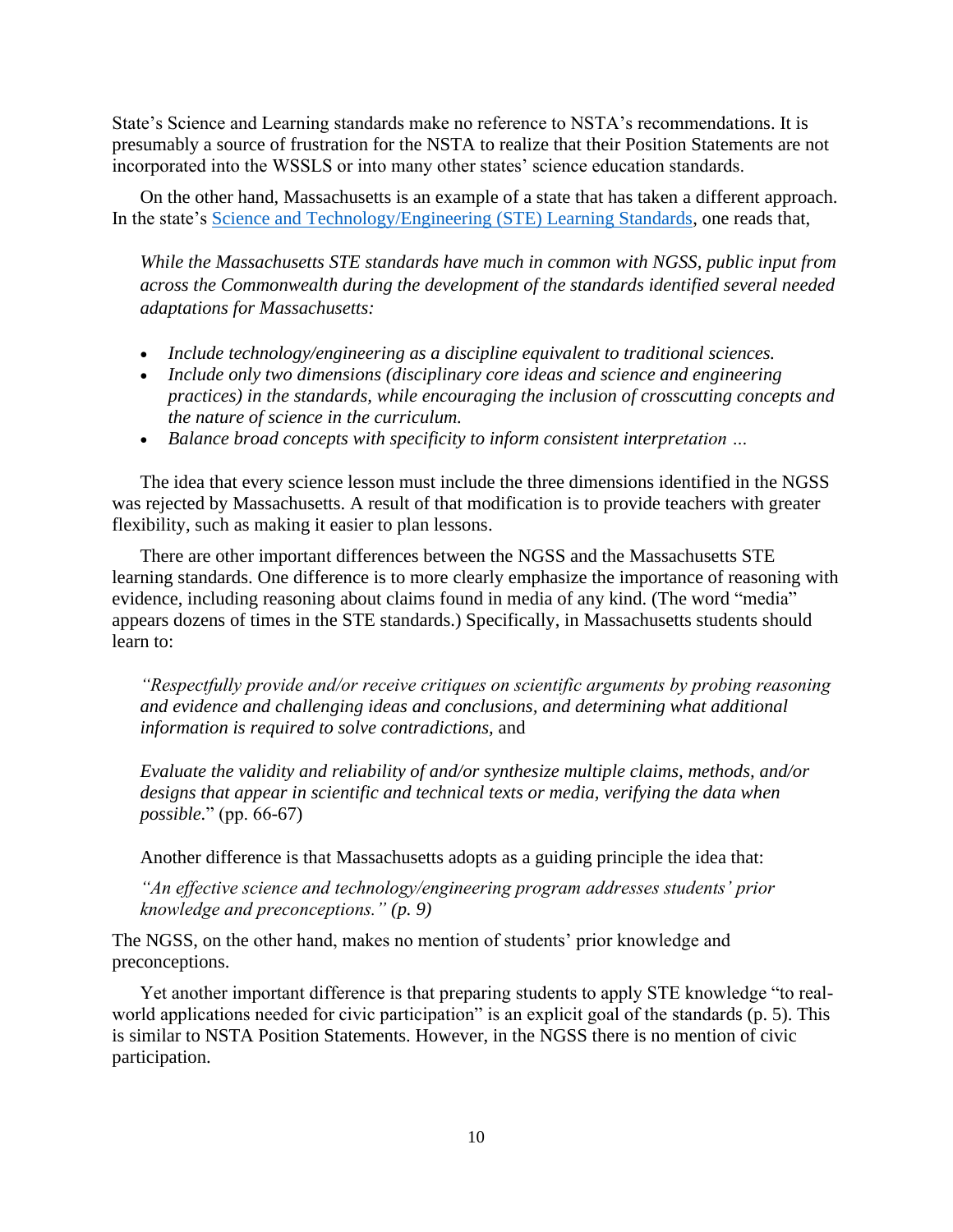For a variety of reasons, Massachusetts students perform unusually well on national and international tests, compared to students in other states. There is simply no evidence that adopting science education standards different than—better than—the NGSS harms the state's students in any way. To the contrary: we believe that establishing better goals for science education helps students.

#### <span id="page-13-0"></span>**The NGSS as assessment standards**

## *Posted March 7, 2020*

Several people have pointed out that at its heart the NGSS is a set of Performance Expectations (PEs) for students. In other words, the NGSS is intended to identify what students should know and be able to do in science by the time they reach particular grade levels. The theory behind this approach is that states adopting the NGSS will assess students using these performance expectations (which include all three dimensions: disciplinary core ideas, scientific practices, and cross-cutting concepts).

Teachers are free to add to what is in the NGSS. In fact, because these standards are intended for *all* students, some students' learning surely will go beyond the standards. For example, students in Advanced Placement classes, who are likely to attend college, are expected to learn more science than what is included in the NGSS.

Architects of the NGSS adopted this approach in part to satisfy teachers who were saying or thinking, "Just tell us what the test will cover and I will teach my students accordingly." At the same time, designers of the standards wanted to keep the total set of expectations to a realistic size. In other words, they developed the NGSS as a floor or a minimum, not a ceiling.

This is all understandable, yet it begs the question whether the set of minimum expectations that comprise the NGSS is an appropriate set. If we assume that many school systems are hard pressed to teach their students everything in the NGSS—something we have also heard from well informed people—then it seems likely that for many students the totality of what they learn in science will be dictated by what is in the NGSS.

Is it really sensible that students studying in science classes aligned with the NGSS could graduate high school without discussing the relation between science and public policy (e.g., food and water safety, pharmaceutical testing, or regulating nuclear energy)? Or without even knowing the names and functions of key government science agencies like the FDA, the CDC, or the IPCC? Does it make sense that the NGSS does not encourage teachers to prioritize societal and personal concerns related to science—including science-based issues like smoking, vaping, immunizing children, and the quality of supposedly "scientific" information in advertising and social media? These are examples of goals or expectations missing in the NGSS.

In contrast, the NGSS expects *all* students to be able to "evaluate the claims, evidence, and reasoning behind the idea that electromagnetic radiation can be described either by a wave model or a particle model, and that for some situations one model is more useful than the other." Also, according to the NGSS *all* students should be able to "use mathematical representations to support claims for the cycling of matter and flow of energy among organisms in an ecosystem."

Think about these priorities the next time you are on a bus or subway or in some other place with dozens of people representing a broad slice of the American population. Are the NGSS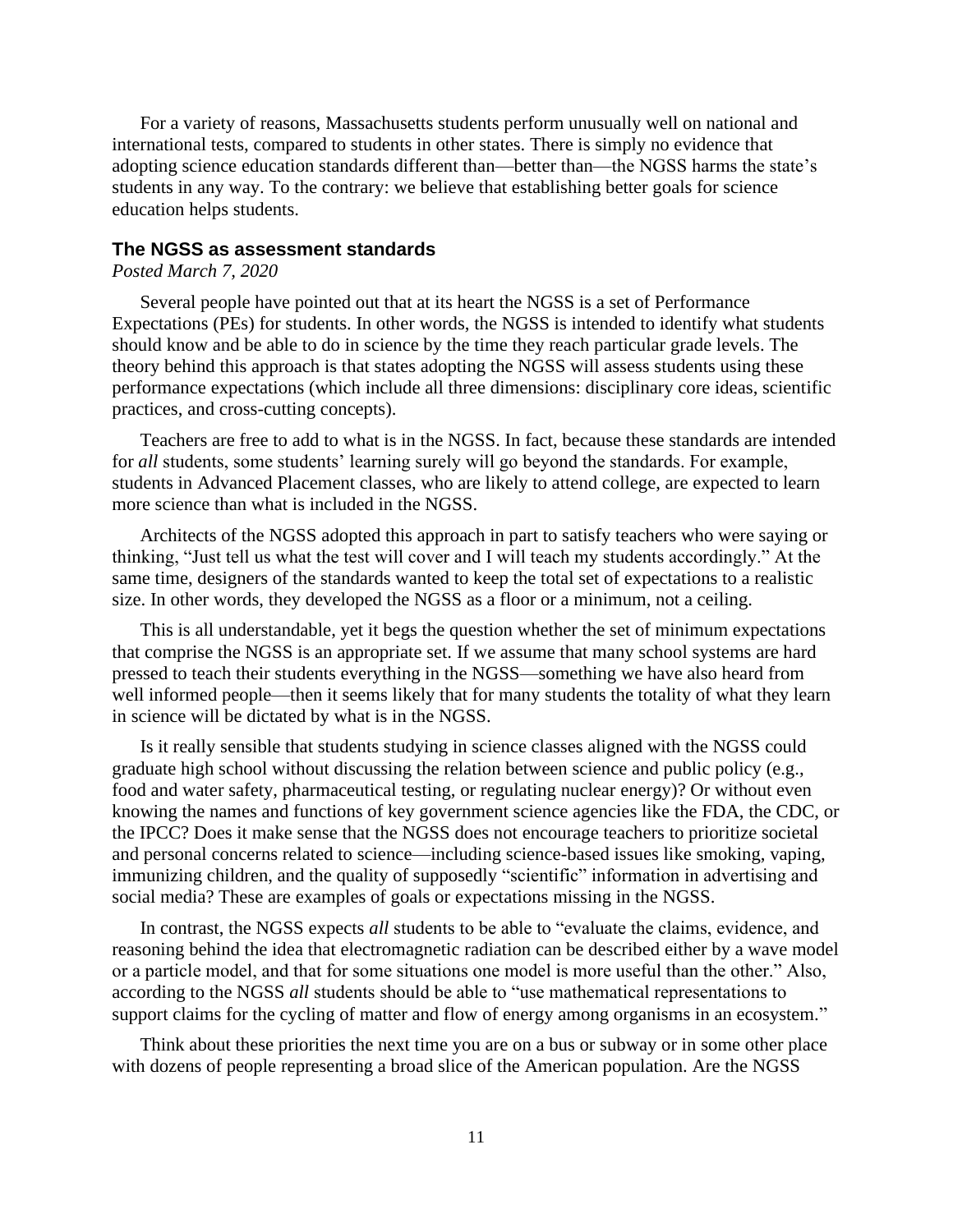expectations what *you* think is the most important science for every adult to know? Are these the right expectations for *all* students?

#### <span id="page-14-0"></span>**Preparing students for college and careers**

*Posted March 14, 2020*

The NGSS introduction states that its "content is focused on preparing students for college and careers" (p. xiii). Perhaps it is not surprising that even someone familiar with the NGSS may never have focused on that part of the standards; after all, the standards are 324 pages long, with another 170 pages of appendices.

Nonetheless, it is clear that authors of the NGSS were aware of the focus of their work. As we wrote in [our last post,](https://improvethengss.org/2020/03/07/the-ngss-as-assessment-standards/) one of the NGSS Performance Expectations is that all students should be able to "use mathematical representations to support claims for the cycling of matter and flow of energy among organisms in an ecosystem." A typical American will never use that knowledge, nor is it necessary to use mathematics to understand the most important aspects of ecosystems. We can only assume that the NGSS includes this performance expectation, and various others, because the authors, who were mainly disciplinary specialists, were aiming at preparing students for college and careers.

As we wrote in our last post, authors of the NGSS were not thinking primarily of students as future citizens concerned about science in the context of societal and personal concerns. Earlier science education standards included those focal points; however, the people who created the NGSS made a conscious decision not to. Indeed, as [an earlier post](https://improvethengss.org/2019/12/16/comments-from-another-expert-reviewer/) indicates, one of the key writers for the NGSS now regrets that the connections between science, technology, and society were left on the cutting room floor, as the expression goes.

Only about a third of Americans over the age of 25 hold a four-year college degree, and even today graduating from college is not the norm. In [2015 fewer than half of adults](https://www.census.gov/content/dam/Census/library/publications/2016/demo/p20-578.pdf) ages 25-34 had earned an associate's degree or more. Indeed, only 85 percent of students even graduate high school. And of course the majority of students will not need a specialists' knowledge of science or technology, such as acquired in college, for their future jobs.

Yet *all* students will benefit from applying their understanding of science to decisions in their later lives (e.g., about health care for themselves and others). Similarly, students will apply science to decisions they make as citizens (e.g., deciding whether to support candidates who don't accept mainstream scientific findings, or voting whether to approve state or regional carbon fees).

Preparing students for college and careers is a reasonable goal, up to a point. However, we don't believe it should be the exclusive goal of national science education standards at the expense of other priorities, such as teaching science in the context of societal and personal concerns.

Will required state tests, or national exams like the SAT, focus on students' science knowledge and skills as related to societal and personal concerns? Will students be expected to demonstrate that they can distinguish between more or less reliable sources of scientific information? These are examples of performance expectations that are not priorities under the NGSS as it is now written. That concerns us, and we hope it concerns you.

Andy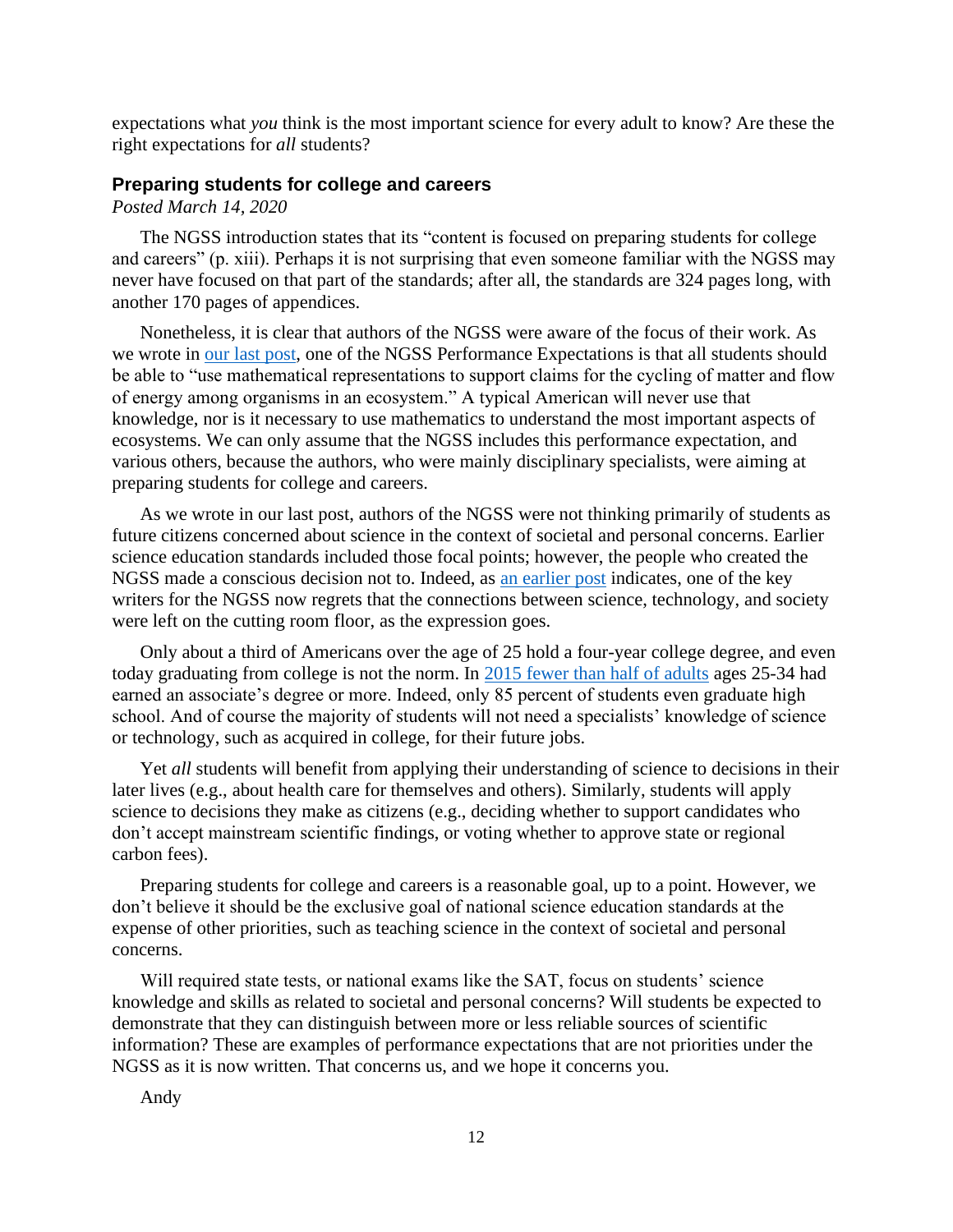## <span id="page-15-0"></span>**NGSS priorities matter**

*Posted March 27, 2020*

It matters which topics the Next Generation Science Standards say are important, for many reasons. The NGSS affects what is written in textbooks, how textbooks are judged and purchased, what questions are asked on national, state and district science tests, and much more.

In response to the COVID-19 emergency, surely many students are now learning about the CDC, immunizations, how the science of epidemiology influences public policy, ways to find sources of reliable information online, the 1918 Spanish flu epidemic, and other related topics. However, it's a safe bet that until the current pandemic hit the U.S. only a small minority of science teachers focused on those topics—because none of them is included in the NGSS.

The NGSS also has a real, less direct influence on research about science education. Most science education researchers focus on topics widely considered important. One result is that we have little data about teaching and learning topics the NGSS does not include. A nationally representative sample survey of science teachers tells us, for example, that 70 percent of high school biology teachers feel "very well prepared" to teach genetics, and the same survey provides similar data for nearly two dozen other disciplinary content areas. \*

In contrast, there are no reliable national data about how often science teachers connect lessons to societal or personal issues, or about how well prepared science teachers believe they are to teach using those perspectives. One expert on the use of SSI in schools, Professor Troy Sadler at the U. of North Carolina, emailed recently that conducting a sample survey of teachers asking about teaching SSI "would be useful, but to my knowledge no one has done it."

That is not because no one cares about focusing on societal or personal issues. In fact, as we reported in [an earlier post,](https://improvethengss.org/2019/12/16/comments-from-another-expert-reviewer/) Cary Sneider, one of the architects of the NGSS, regrets that the links among engineering, technology, science and society—which were part of the *Framework for K-12 Science Education* on which the NGSS was based—were not included in the standards. He hopes that this significant omission will someday be remedied, as do we.

In fact, there are many excellent instructional materials available to science teachers that focus on the intersection of science with public policy or personal choices, topics that are sometimes known as Socio-Scientific Issues, or SSI. As an example, in 2014 the National Science Teaching Association (NSTA) published *It's Debatable: Using Socioscientific Issues to Develop Scientific Literacy*. One set of lessons, especially appropriate for biology classes, is called *A Fair Shot? Should Gardasil vaccines be mandatory for all 11-17-year-olds?* Another set of lessons asks students whether schools should charge a "tax" to discourage young people from eating unhealthy foods. Besides these, there are countless other SSI topics that could be taught in elementary and secondary schools, and many lesson plans exist.

But are science teachers prepared to teach SSI? Getting science teachers ready to teach those topics means preparing them to handle questions related to ethics and civics, not just science. They must be willing to discuss controversial issues, manage class discussions in which divergent opinions are expressed, and help students use evidence to reason *with* science and not only *about* science. Teacher preparation programs are less likely to focus attention on such matters if, in effect, the NGSS says those teacher skills and dispositions are not very important. We simply don't know how many science teachers are well prepared to teach science in the context of personal and societal issues. Nor do we know what constraints they face with SSI,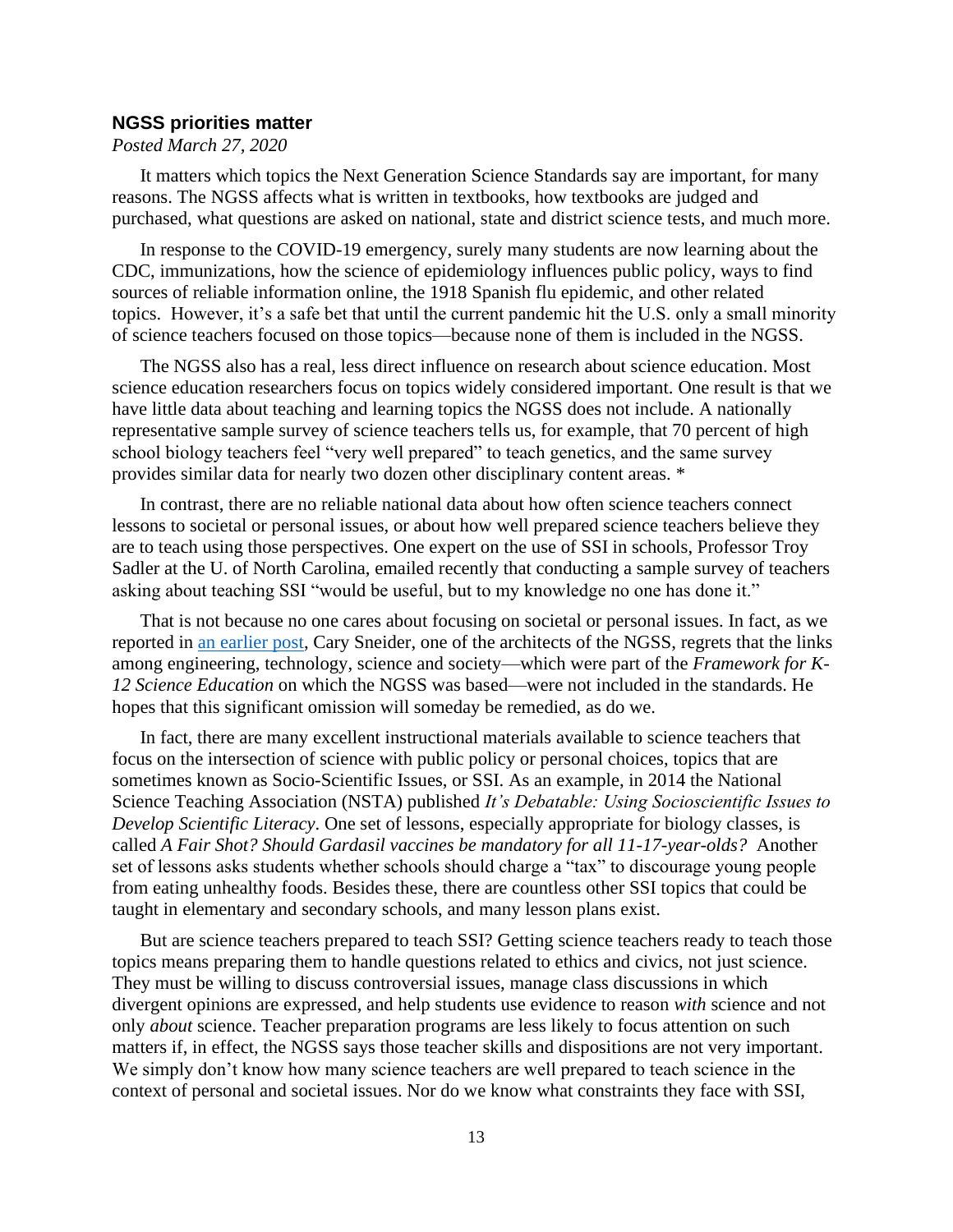such as feeling time pressure to "cover" topics in the standards, or the need to prepare students for high-stakes tests.

Connecting science to personal and societal issues (SSI) is only one of the important priorities we identified as missing in the NGSS. However, thinking about the "missing data" related to teaching SSI in schools provides an example of science education research that would be useful to improve teaching and learning, and even more useful if the NGSS prioritized SSI.

*\* Banilower, E. R., Smith, P. S., Malzahn, K. A., Plumley, C. L., Gordon, E. M., & Hayes, M. L. (2018). Report of the 2018 NSSME+. Chapel Hill, NC: Horizon Research, Inc.*

Andy

# <span id="page-16-0"></span>**A more positive perspective**

*Posted April 5, 2020*

We recently spoke with Dan Damelin, a Senior Scientist at the Concord Consortium who has experience as a science teacher, curriculum developer, and provider of professional learning for teachers. Below is an edited version of Dan's comments.

**Dan**: For many years I've held a firm belief that students learn best though discovering things for themselves. In the science classroom this means providing students with opportunities to engage in exploring the world like scientists. Until the NGSS, "inquiry" was always separate from other content standards, and usually thought of as an aside or add-on, not integrated into everyday experiences in the science classroom. It didn't help that state testing almost solely emphasized content over process.

The critical breakthrough of the NGSS was to write the standards in such a way that engagement in science and engineering practices is part of the standard itself. With the influence of the NGSS, I've experienced a huge increase in teachers seeking help on how to teach from a more student-centered, phenomena-oriented, and inquiry-based approach. So I think NGSS has done a great service in promoting instruction that helps students learn about science by doing science.

I don't think that the NGSS is perfect, but I see these standards as an opportunity to promote many goals that I support, and believe the integrated nature of the standards, each of which incorporates disciplinary core ideas, science and engineering practices, and crosscutting concepts, is integral to achieving those goals. For these reasons I would be reluctant to support a large-scale overhaul of the Framework on which the NGSS is built.

However, I do agree with many of the concerns you have written about. For example, there is no disciplinary core idea in the NGSS that covers epidemics—and now pandemics—so strict adherence to the NGSS would preclude teaching about that. However, the NGSS is intended to be a foundation, not a ceiling on what all students learn. Many curriculum developers are producing new instructional materials that are largely consistent with the NGSS and that focus on epidemiology and other additional topics—even if those phenomena are not 100% aligned with NGSS. I think the NGSS can also serve as a template for the integration of disciplinary ideas, practices, and crosscutting concepts, which can guide teachers and curriculum developers in designing materials that integrate practices regardless of the phenomenon being explored.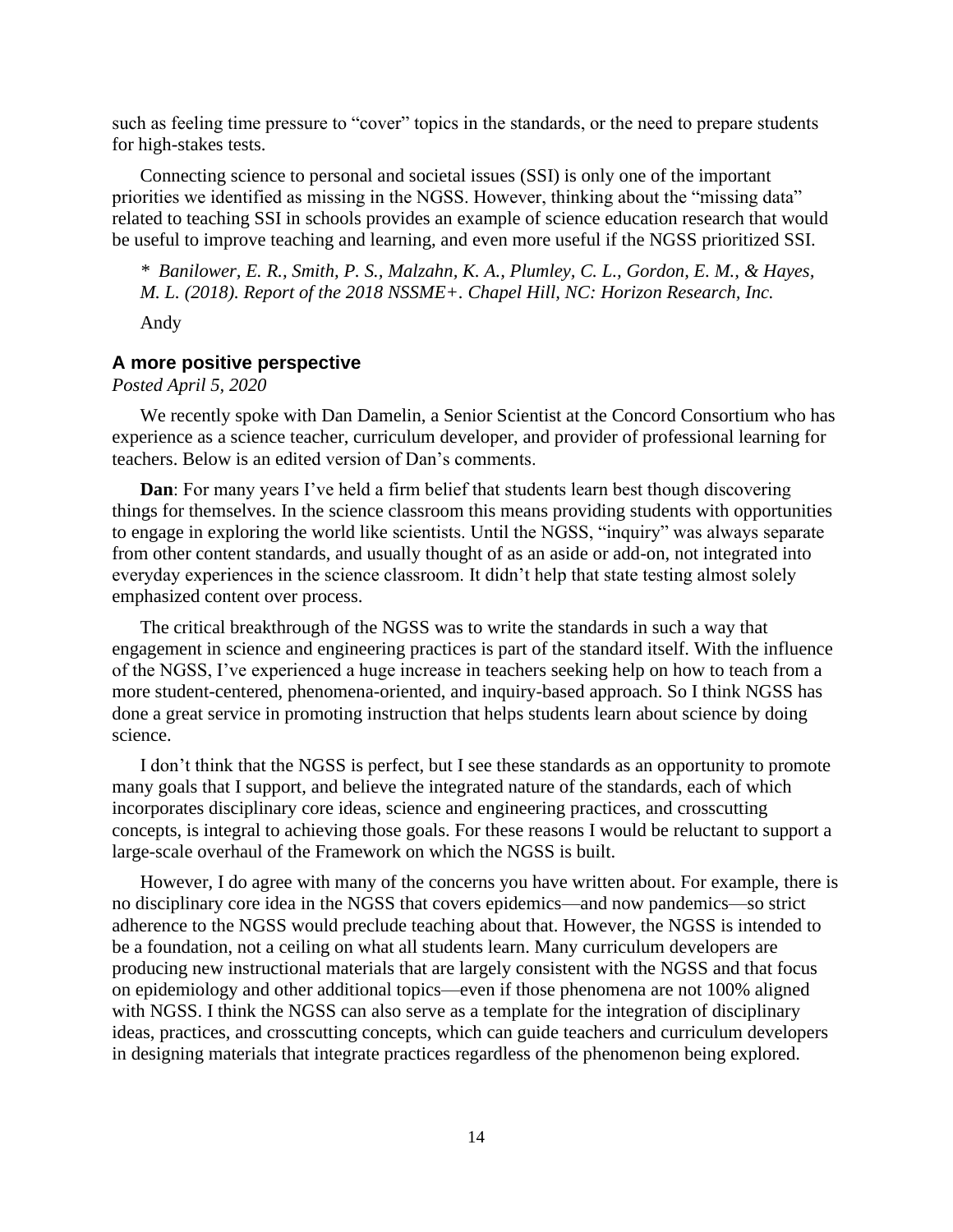I do understand that many will interpret the NGSS as some limit on what they should be teaching and empathize with your desire to make sure anything you think is critically missing is directly included. If you feel that critical disciplinary core ideas or practices are missing I would encourage the two of you to suggest specific changes you would like to see in the text of the NGSS. The heart of the document is a set of Performance Expectations (PEs) describing what students should know and be able to do. I recommend you propose adding new PEs that you think are needed. For example, you might add a PE related to epidemiology, or extend the practice on "Obtaining, evaluating, and communicating information" to include student understanding of the role of scientific institutions, like the CDC. However, if you do that you will probably also want to suggest removing some PEs, so the list of expectations does not simply become longer, because, as you know, one of the strengths of the NGSS is that it reduced the number of disciplinary core ideas to make room for more time to learn through engagement in science practices.

Your white paper suggests adding information to the NGSS about how students learn science. I wonder whether you can do that in a meaningful way without adding a large amount of new text and changing the basic structure of the document. The NGSS is intended to provide assessment boundaries. Imagine if we started adding pedagogical directives to the standards. Which should we add? There are many approaches, and it would change the entire nature of the NGSS, so I think it's best to avoid that potential minefield.

Another of your concerns is that you would like teachers to be encouraged by the standards to teach science in the context of societal and personal concerns. That's a great approach, one that has been adopted by many in the education research field who are developing curricular materials aligned with the NGSS. There are two approaches to influencing science teaching related to NGSS—change the NGSS itself, or try to influence the way NGSS is interpreted. The NSTA [Position Statement](https://www.nsta.org/about/positions/societalpersonalissues.aspx) "Teaching science in the context of societal and personal issues" is an example of the latter approach. Those researchers I know developing NGSS-aligned curriculum have all taken a particular stance on what it means to align with the NGSS. They are leading by example. I tend to take that same approach. I don't want to suppress any debate around the NGSS. It's not perfect and will itself be revised someday, so I encourage you to push for the kinds of changes you want to see.

**Andy**: Dan, the primary goal Penny and I hope to achieve with the white paper is to start a conversation about the strengths and the weaknesses of the NGSS. There is undoubtedly more than one way to improve the existing standards. Your approach is not the same as ours but we share many of the same goals for what science education should accomplish. That is an excellent starting point for a conversation. Thank you for your thoughts about the NGSS.

## <span id="page-17-0"></span>**Modest changes to the NGSS would not be enough**

#### *Posted April 20, 2020*

A number of science educators believe that the NGSS has sufficient strengths that any improvements should be made simply by adding to or subtracting from the existing document. For example, as we wrote earlier, a science educator who provides professional learning experiences for science teachers reported that he has seen a large increase in teachers seeking help on how to teach from a more student-centered, phenomena-oriented, inquiry-based approach. In his opinion (and he is not alone), the NGSS has done a service in promoting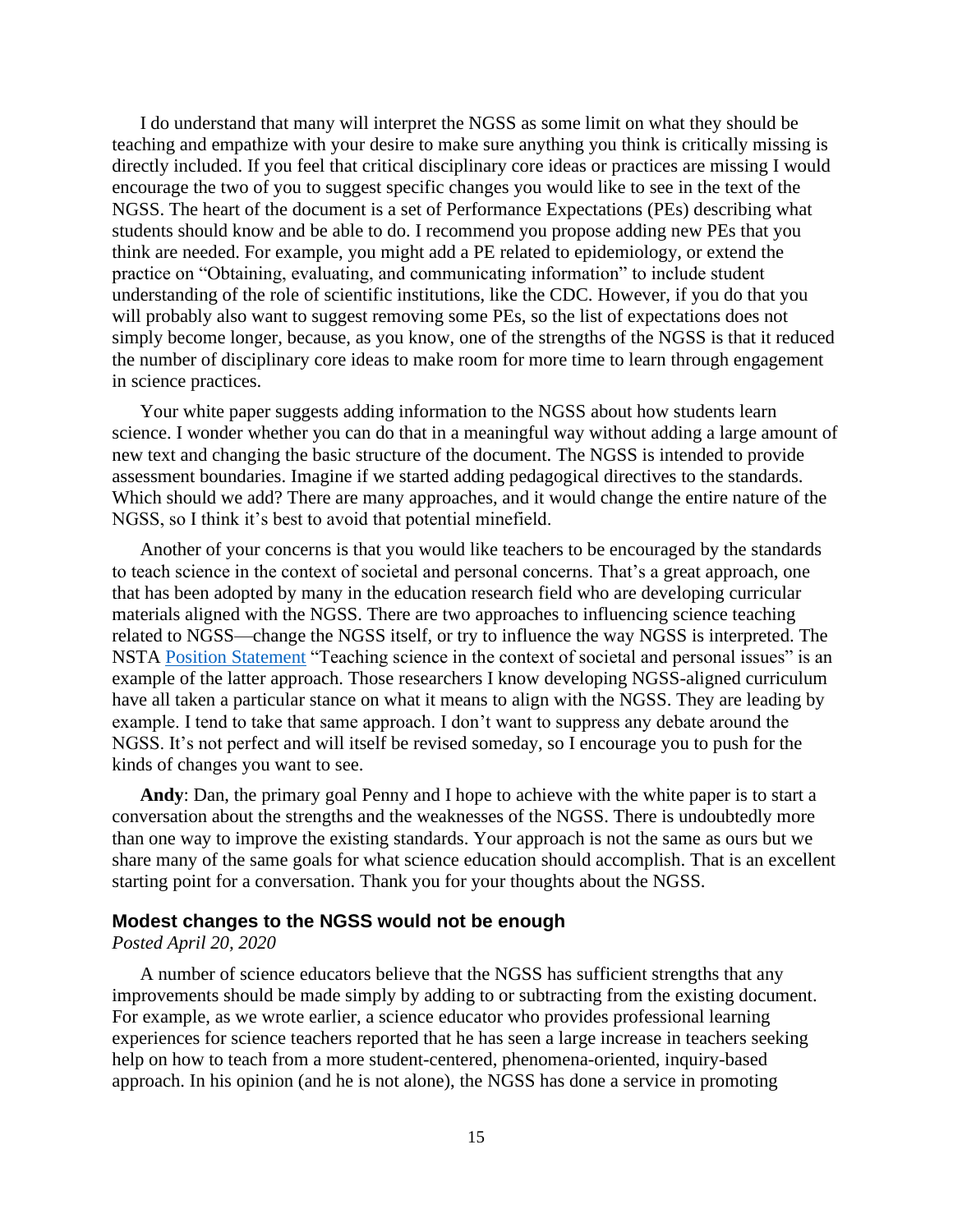instruction that helps students learn about science by doing science, so he is reluctant to make major changes.

Even though some science educators agree that certain important ideas are missing from the NGSS, their preferred approach would be to add performance expectations (PEs) as needed (e.g., students should be able to describe the functions of some key scientific institutions, such as the CDC). At the same time, in order to keep the list of expectations to a realistic number, as some PEs are added they believe that others would need to be removed.

On the surface this seems reasonable. Certainly some improvements could be made in this way, and that would be a good thing. However, tinkering with the NGSS would not change its overall purpose ("preparing students for college and careers"), which is too restrictive. That approach also would not incorporate NSTA Position Statements advocating teaching more about the nature of science, and linking science to personal and societal issues.

In addition, the requirement that every lesson incorporate the three dimensions identified in the NGSS unduly limits the curriculum. It is not necessary to "do science" every day, focusing only on the list of topics in the NGSS. Some days students might read a news article and summarize it, or research an unfamiliar topic, like vaping, and write a few paragraphs about what they learned. In fact, reviewing articles and lessons published in professional journals such as *The Science Teacher* makes it clear that good teaching does not always look like what the NGSS says it should. The NGSS moved the proverbial pendulum in the right direction—doing more science—but moved it to an extreme.

# <span id="page-18-0"></span>**Lessons from the pandemic about science education**

*Posted May 27, 2020*

*Phi Delta Kappan* magazine recently published [an article we wrote](https://kappanonline.org/lessons-from-covid-19-pandemic-science-education/) about improving the Next Generation Science Standards, with the title above. The text begins:

"If students in the United States master everything in the *Next Generation Science Standard*s but learn nothing else about science, then they will graduate high school without knowing anything about immunization, viruses, antibodies, or vaccines, or about organizations such as the Centers for Disease Control and Prevention and the World Health Organization. They will never have been asked to investigate such topics as the efficacy of measles vaccine or the risks of vaping. They will never have been asked to read science-related books or articles in the popular press. Nor, for that matter, will they have been taught how to find reliable sources of information about science or how to evaluate and reject scientific misinformation, such as, for example, fringe theories about the origin of the 2019 novel coronavirus. And yet, these same students will have been required to master a host of more technical standards, such as learning to "use mathematical representations to support claims for the cycling of matter and flow of energy among organisms in an ecosystem," even though few of them will ever use such knowledge."

In the middle of a devastating pandemic, is this the best set of national science education standards that the United States can muster? We don't believe so, and we are not the only ones.

Since the standards were released, the National Science Teaching Association (NSTA) has issued position statements in 2016 and 2020 reiterating how important it is for students to learn about science "in the context of societal and personal concerns," whether to inform their own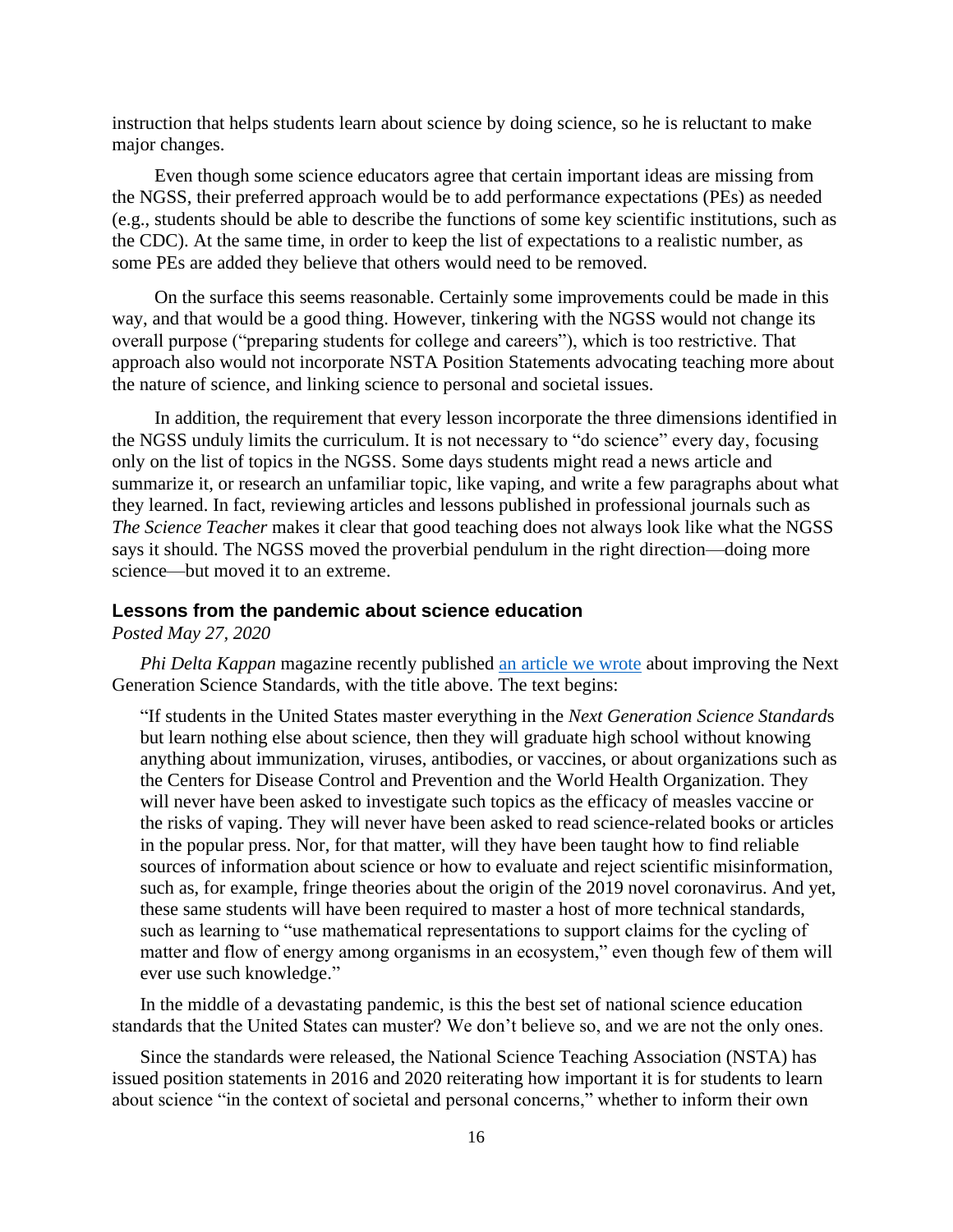health care decisions or to allow them to participate in public debates about vaccination requirements, the regulation of pesticides, online privacy protections, the importance of "social distancing," or any number of other policy issues.

Unfortunately, the NGSS does not include "societal and personal concerns" as priorities. We believe more students would be interested in science if their teachers taught the subject in the context of personal and societal concerns. Moreover, by adopting that approach the United States would educate a more scientifically literate population.

NSTA has largely done its part. Improving science education standards will require leadership at the state level and among other national organizations, including the National Research Council of the National Academies of Science. It was the NRC that developed *A Framework for K-12 Science Education*, which acted as a blueprint for the NGSS. Although the *Framework* prioritized teaching science in the context of societal and personal concerns, the NGSS largely abandoned that perspective. It is time for the NRC to weigh in.

We hope that the *Kappan* article attracts a large number of readers, from a wide variety of backgrounds, and not only science educators. As we wrote, "It is often said that war is too important to be left to the generals. One might add that science education is too important to be left to the scientists."

# <span id="page-19-0"></span>**It is vital to teach students about scientific institutions**

*Posted October 7, 2020*

In our recent *Phi Delta Kappan* magazine [article](https://kappanonline.org/lessons-from-covid-19-pandemic-science-education/) Penny Noyce and I quoted a former president of MIT, Susan Hockfield, who wrote in *Science* that if the public hopes to "get the most from this scientific golden age," then it will have to understand the critical roles played by scientific institutions. We pointed especially at governmental institutions whose mission is to use science for the public good.

Teaching about these institutions is easy to do. In fact, I can recall being taught about scientific institutions when I was in elementary school. *My Weekly Reader* included articles about the World Health Organization (WHO), and other scientific institutions, in language appropriate for young people. It still shocks me to realize that the Next Generation Science Standards does not say teachers should mention even a single scientific institution. Authors of the NGSS evidently did not believe that knowing about these institutions is part of the minimum knowledge needed by students to become scientifically literate adults.

American society is now paying a heavy price, because federal science-based institutions about which most people have been taught nothing—are being attacked by President Trump and members of his administration. Seven former heads of the Food and Drug Administration (FDA) recently issued a [public statement](https://www.washingtonpost.com/opinions/2020/09/29/former-fda-commissioners-coronavirus-vaccine-trump/) expressing deep concern about the politicization of the agency. "At risk," they wrote, "is the FDA's ability to make the independent, science-based decisions that are key to combating the pandemic and so much more." Similarly, four former heads of the Centers for Disease Control and Prevention (CDC) [publicly expressed concern](https://www.washingtonpost.com/outlook/2020/07/14/cdc-directors-trump-politics/) that political leaders are "attempting to undermine the Centers for Disease Control and Prevention" and subvert public health guidelines.

Social scientists use the term "inoculation" for the concept that exposure to some important ideas (e.g., fossil fuel companies may use advertising to mislead you) later reduces "infection"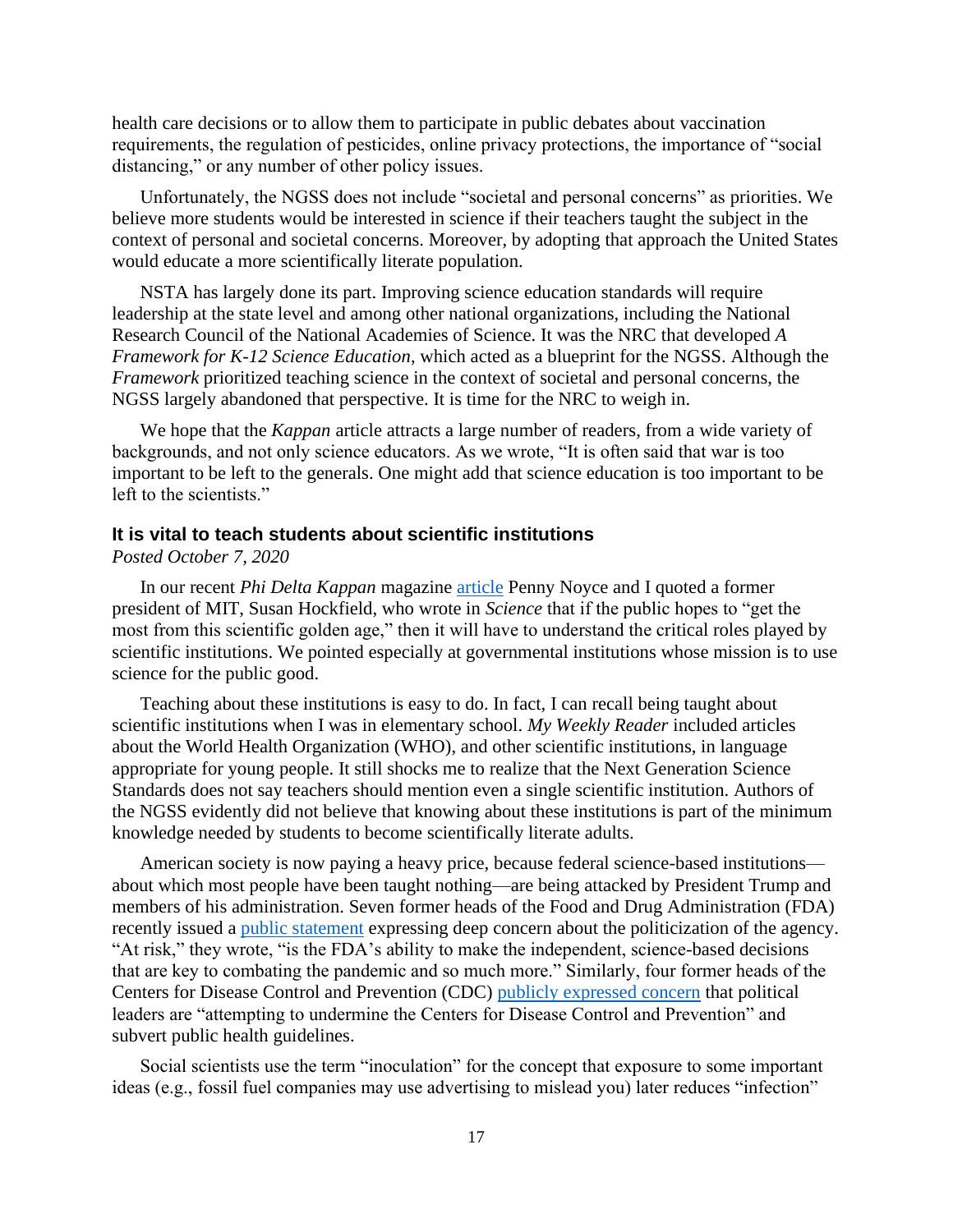by misinformation. It seems very likely that teaching young people about the role and function of key science-based agencies, as well as the nature of scientific integrity, will later help them resist political efforts to undermine those agencies.

The Trump administration has undermined scientific institutions over and over again, for years. Isn't it time for leaders in science education to suggest that learning about the key role of scientific institutions is basic to developing young people's scientific literacy? Unfortunately, the science education establishment is very resistant to re-examining the NGSS. It will be up to states, districts, and hundreds of thousands of science teachers to make the choice to help "inoculate" Americans against anti-science propaganda.

Andy

## <span id="page-20-0"></span>**Developing students' scientific literacy**

# *Posted November 19, 2020*

The primary goal of K-12 science education should be to develop students' scientific literacy. For example, the New York State P-12 Science Learning Standards identifies that very goal, stating that, "our education system [should] keep pace with what it means to be scientifically literate."

But what exactly does "scientific literacy" mean? One way to define it would be to stack up the *Next Generation Science Standards* (NGSS), the appendices to the NGSS, and the *Framework for K-12 Science Education* (the template for the NGSS). Scientific literacy could be defined as everything in those documents. But that is close to 1,000 pages of text.

English teachers and science teachers can agree that 1,000 pages makes for an unwieldy definition. Can we do better?

The Program for International Student Assessment (PISA)—which periodically tests thousands of students in dozens of countries across disciplines, including science—developed a more concise definition. For PISA:

*Scientific literacy is defined as the ability to engage with science-related issues, and with the ideas of science, as a reflective citizen*….

That's not bad. Actually, it's quite good. PISA's definition can easily encompass the three dimensions of the NGSS: disciplinary core ideas (DCIs), scientific practices, and cross-cutting concepts. Scientifically literate people know some science content and understand, generally, how scientists practice science and develop new knowledge.

But beyond that, and equally important, PISA's definition emphasizes, as the NGSS does not, that scientific literacy is for everyone, not just for college graduates or those who often use science as part of their jobs. In other words, the goal of developing students' scientific literacy is simply not the same as "preparing students for college and careers," the stated goal of the NGSS. The latter is a cramped, narrow view of scientific literacy. It conveys a message that the NGSS is a "prerequisite" to the real work that comes later: college and careers. "Don't worry about applying science outside of college or careers," is an unintended message, especially to the millions of students who are not college-bound.

For more than three decades, from the time that *[Science for All Americans](http://www.project2061.org/publications/sfaa/online/sfaatoc.htm)* was published by the American Association for the Advancement of Science in 1989, key leaders in science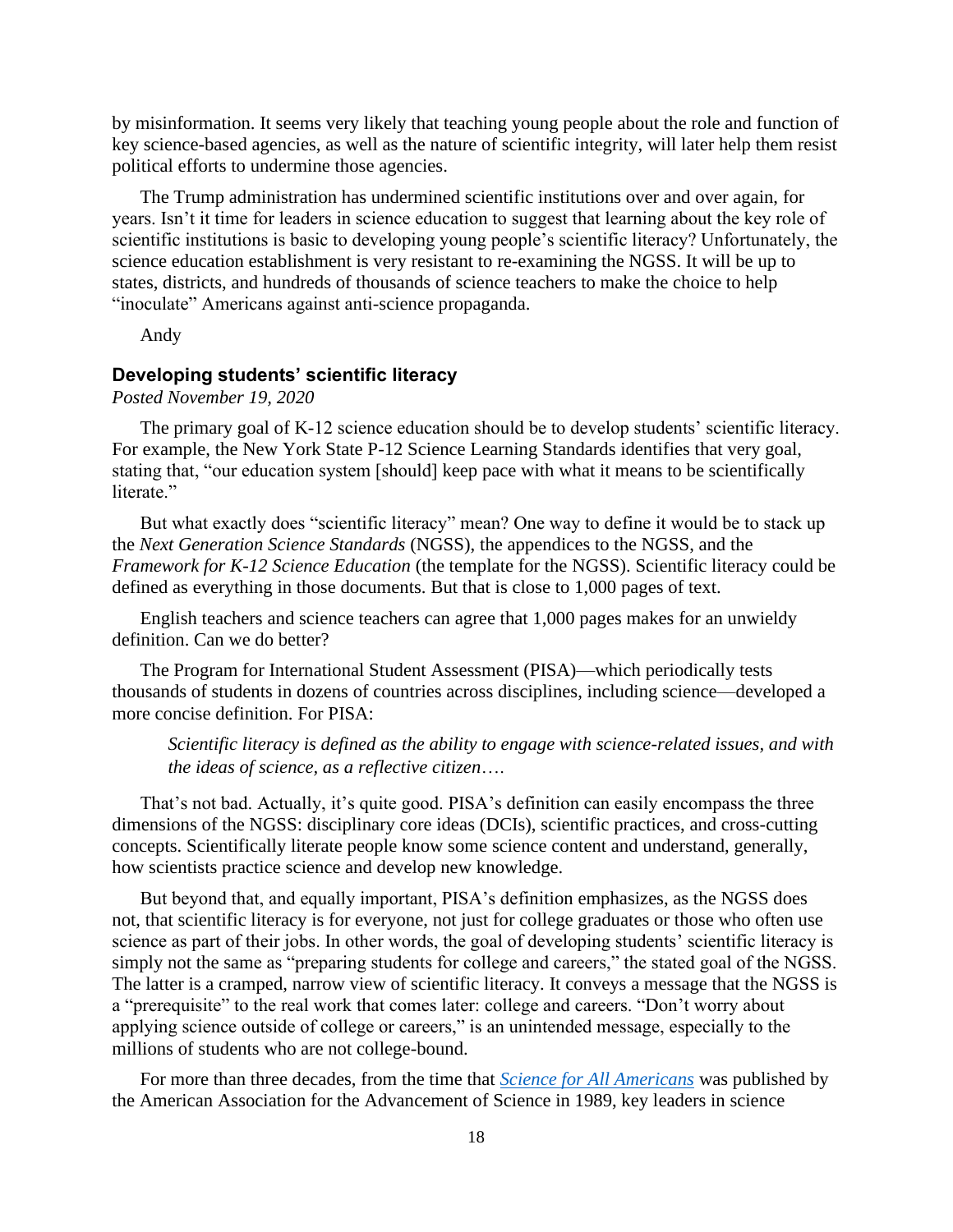education have focused on educating *all* students. As the AAAS book states, "When demographic realities, national needs, and democratic values are taken into account, it becomes clear that the nation can no longer ignore the science education of any students," including the non-college-bound student and the many others who won't use much science in their careers. The book's introduction expands on the idea:

*Education has no higher purpose than preparing people to lead personally fulfilling and responsible lives. For its part, science education—meaning education in science, mathematics, and technology—should help students to develop the understandings and habits of mind they need to become compassionate human beings able to think for themselves and to face life head on. It should equip them also to participate thoughtfully with fellow citizens in building and protecting a society that is open, decent, and vital. America's future—its ability to create a truly just society, to sustain its economic vitality, and to remain secure in a world torn by hostilities—depends more than ever on the character and quality of the education that the nation provides for all of its children.*

As Penny Noyce and I have [written recently in](https://www.edweek.org/ew/articles/2020/09/30/how-to-make-science-class-relevant-during.html) *Education Week*, the narrow view of the NGSS almost certainly makes science class less appealing to many students. People are interested in themselves and other people, and the national science education standards say little that humanizes science, little that could literally put a human face on the subject. For example, the NGSS does not mention a single scientist by name and the words "women" and "minorities" don't appear in the text of the NGSS.

If Americans want to develop *all* students' scientific literacy, Penny and I believe science teachers need to put a greater emphasis on the following five topics, "keys to scientific literacy." These are:

- 1. Teach science in the context of societal and personal issues
- 2. Tie scientific literacy to traditional forms of literacy
- 3. Teach how to find reliable scientific information and how to reject junk science
- 4. Include some important events in the history of science
- 5. Help females and minority students realize their potential in science

The NGSS devotes hundreds of pages to identifying what students should learn, focusing almost entirely on science content and scientific practices. By having students learn mainly about investigating scientific "phenomena," the NGSS leaves behind many other important aspects of scientific literacy.

Andy

# <span id="page-21-0"></span>**Why teach history of science?**

# *Posted December 2, 2020*

The Science Teachers Association of New York State (STANYS) asked me to be keynote speaker at their 125th annual conference, which was an honor. The presentation primarily focused on five keys to teaching scientific literacy. This post is about one of them: teaching students some history of science. (The [previous post](https://improvethengss.org/2020/11/19/developing-students-scientific-literacy/) identifies all five keys.)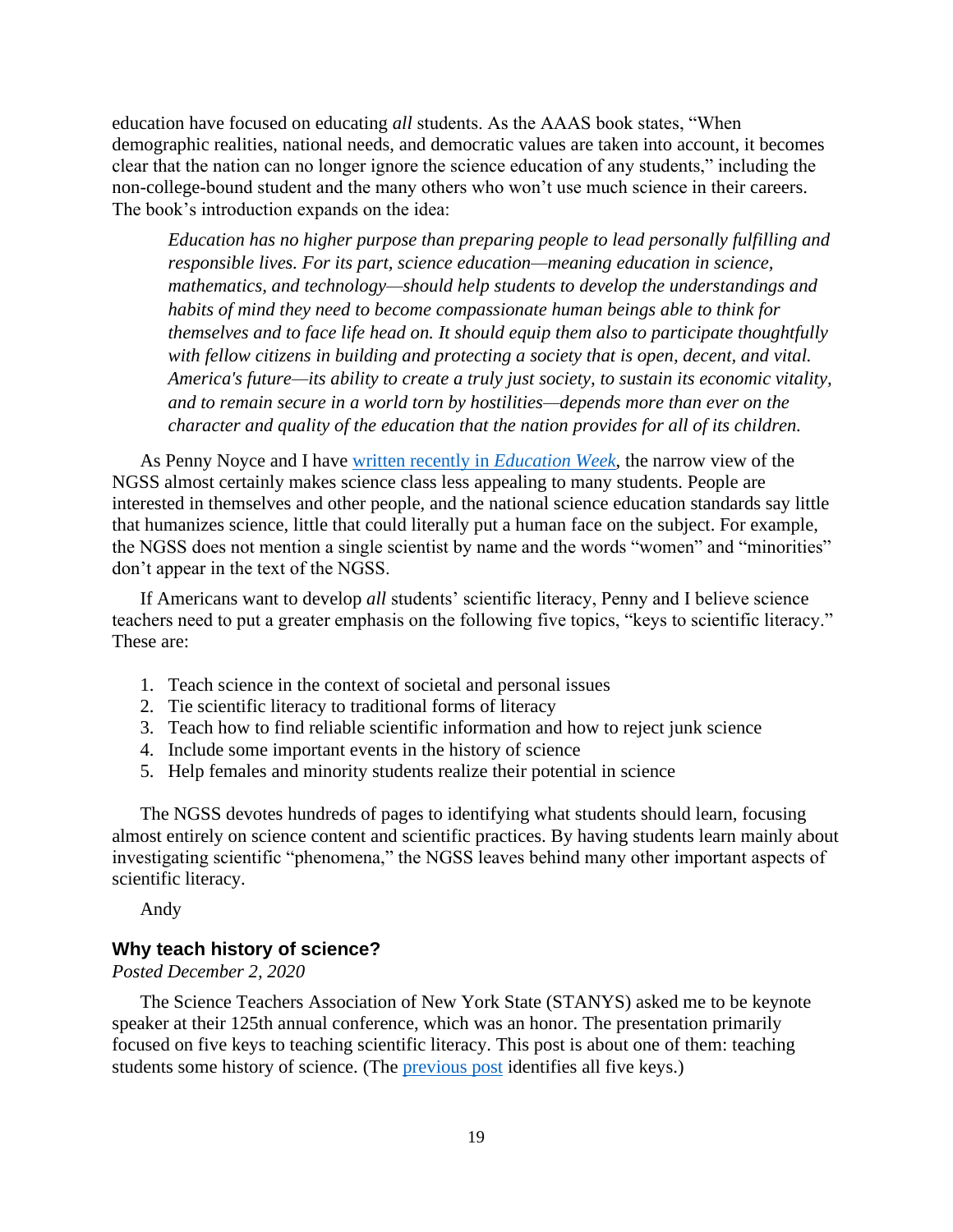The title of my 30-minute presentation was "Teaching for scientific literacy, in a pandemic." (A recording is [available online](https://www.youtube.com/watch?v=fF0Rww7fXUo) beginning at 17 minutes 20 seconds, and for those who want a quick overview, you can download a copy of [the slides](https://improvengss.files.wordpress.com/2020/12/handout-scientific-literacy-slides.pdf) and an edited text version of [the talk.](https://improvengss.files.wordpress.com/2020/12/stanys-talk-nov-7-short-version.pdf))

When the Next Generation Science Standards was being developed, the National Science Teachers Association wrote that it was important "to make it clear that all students need to understand the nature of science and the history of science." However, in the end history was barely mentioned in the NGSS, or in most state standards. Why does that matter? The answer is that knowing a little about the history of science helps students understand the *nature of science* and how science fits into society. Fortunately, teaching a little bit of history is easy because it takes hardly any time.

A timely example is that opposition to science based on religion, ideology, or simply asserting that something is true, without evidence (as many people in the White House have done during the pandemic), is a familiar and distressing phenomenon. In the early 1600s, when Galileo found evidence that heavenly bodies move around one another, the Church, which was incredibly powerful, ignored the evidence, called Galileo a heretic, and placed him under house arrest. He was courageous, and in the long term his ideas were accepted. In the short term, the Church was powerful and it set back humanity's search for truth.

More recently, a twentieth-century agronomist named Trofim Lysenko rejected the theory of natural selection and other widely accepted ideas about genetics. Lysenko was utterly wrong but he was strongly supported by Joseph Stalin and other Soviet leaders. He set back Soviet agriculture by decades, and was responsible for thousands of unnecessary deaths. Some scientists were even executed simply for rejecting what Lysenko claimed to be true.

Thousands of unnecessary deaths were caused by relying on false "science." That should sound familiar to anyone who has lived through the pandemic. Students should learn that scientists have been held back by ideologues before. Teaching students about Galileo and Lysenko, for example, can help inoculate young people against new false scientific claims made by powerful people. In the face of global climate change and a worldwide pandemic, the stakes of accepting settled science are higher than ever, and more students need to learn some history of science to become scientifically literate.

Several weeks after the keynote talk, *Ed.* magazine, from the Harvard Graduate School of Education (HGSE), published an issue called "Pivot: The Future of Education in a World Turned Sideways." That issue contains [an essay](https://www.gse.harvard.edu/news/ed/20/11/andy-zucker) I wrote about the need to improve science education, including the following paragraph:

*Professor Fletcher Watson, who taught at HGSE for more than 30 years, wrote that he made some science education colleagues uncomfortable by prioritizing the word "education" over "science." His point was that experts need to think broadly, beyond their areas of specialization. Although science educators have some first-rate ideas, one does not need to be an expert to identify many key elements of scientific literacy; that is a task for everyone.*

I am grateful to Watson and my other science education mentors for exposing me to their clear and broad-minded thinking about science education. Watson was one of the developers of Harvard Project Physics (HPP), a more humanistic approach than other high school physics curricula of its day. HPP included some key events in the history of science in order to illustrate how scientists do their work.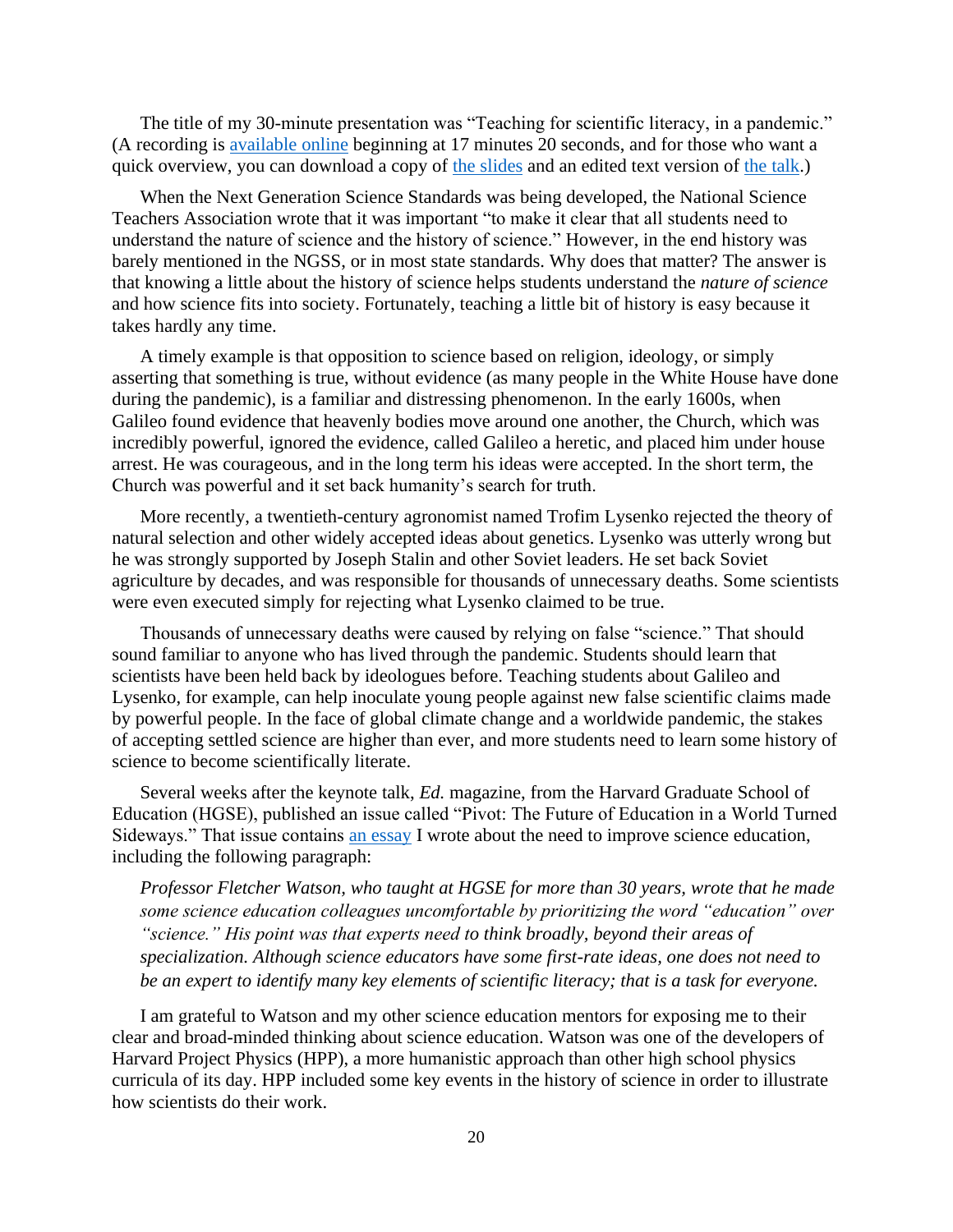James Rutherford was also a co-developer of HPP, and later directed the American Association for the Advancement of Science's Project 2061, which in 1989 published *Science for All Americans* (quoted in the preceding blog post). *Science for All Americans* includes an entire chapter called [Historical Perspectives,](http://www.project2061.org/publications/sfaa/online/chap10.htm) which explains why learning about history of science is important.

Another mentor was Irma Jarcho, with whom I taught at the New Lincoln School. She was interested in and taught K-12 students about all aspects of science, including the impacts of science and technology on society and ethical issues raised by science. In 1982 Jarcho and several of her colleagues founded the *[Teachers Clearinghouse for Science and Society Education](https://www.physics.rutgers.edu/~lindenf/pse/tcn/list.html)  [Newsletter](https://www.physics.rutgers.edu/~lindenf/pse/tcn/list.html)*, which is published to this day.

It is troubling to see what a narrow view of scientific literacy is reflected in current standards documents after all the work done by an earlier generation of science educators. Eliminating a focus on the history of science provides a good illustration of the problem.

Andy

# <span id="page-23-0"></span>**A call to action for science education**

*Posted April 28, 2021*

In early 2021 we received news that the National Academy of Sciences' Board on Science Education created a new [ad-hoc committee](https://www.nap.edu/resource/other/dbasse/cta-science-education/) whose purpose is to:

"*author a national call to action to advance science education programs and instruction in K-12 and post-secondary institutions in ways that will prepare students to face the global challenges of the future both as engaged participants in society and as future STEM professionals.*"

We have been concerned about the need to improve K-12 science education goals and standards for years, so the creation of this new committee under the leadership of Margaret Honey, President and CEO of the New York Hall of Science, is welcome.

There is general agreement that the goal of elementary and secondary science education is for students to become scientifically literate. For students who do not become scientifically literate by the time they graduate high school, the chances are great that most never will. We agree with authors of *A Framework for K-12 Science Education* that scientific literacy for students is a broad concept that includes not only preparation for college and careers but also "*sufficient knowledge of science and engineering to engage in public discussions on related issues [and become] careful consumers of scientific and technological information related to their everyday lives*" (from page 1 of the *Framework*).

Similarly, the National Science Teaching Association (NSTA) takes a broad view of scientific literacy, as does the OECD Program for International Student Assessment (PISA). The latter group has written: *Scientific literacy is defined as the ability to engage with science-related issues, and with the ideas of science, as a reflective citizen*.

Unfortunately, authors of the Next Generation Science Standards chose to adopt a far narrower view of scientific literacy—as we have been writing about for more than a year. The goal of teaching students how to use science when they face science-related personal and societal issues is almost entirely missing from the NGSS.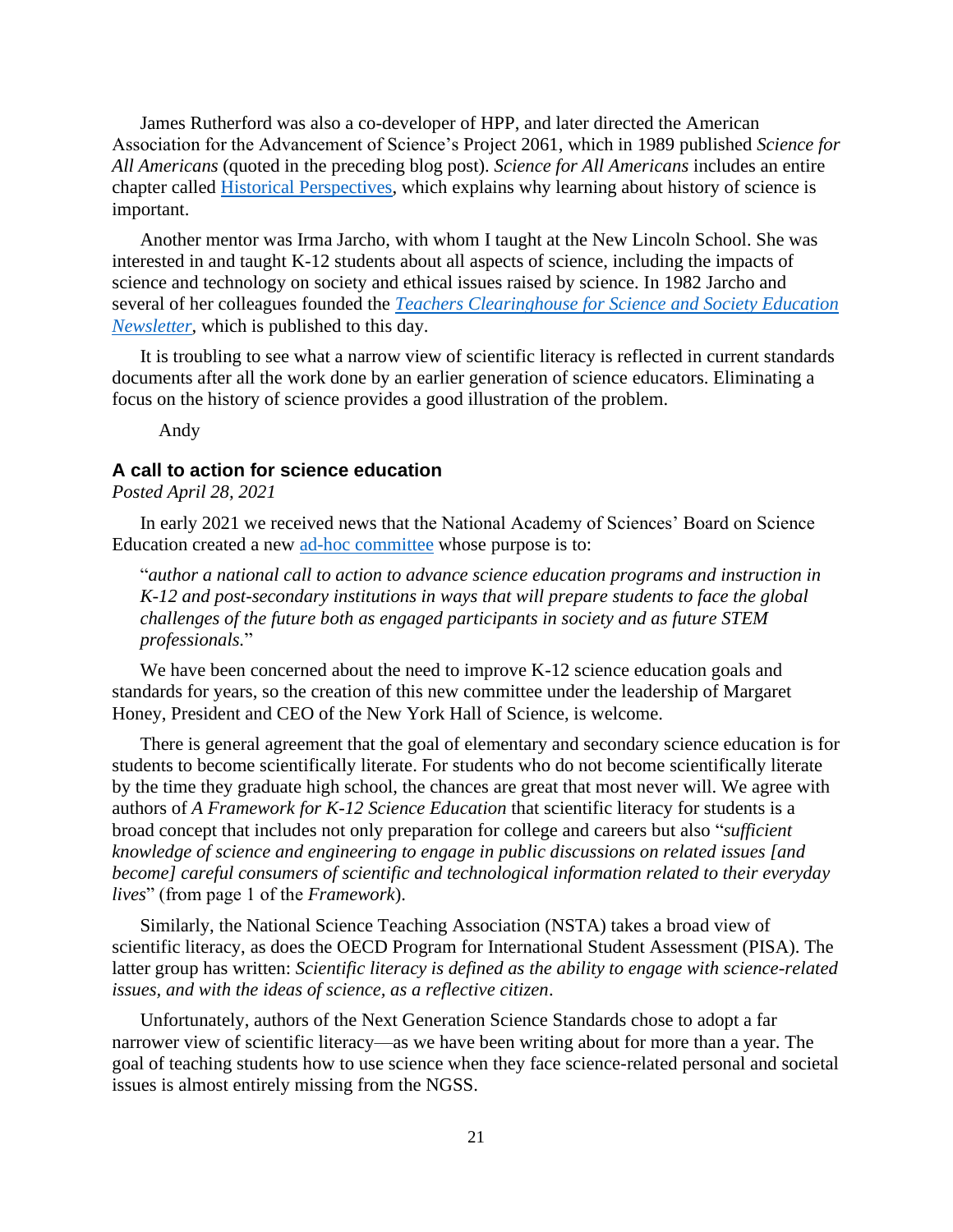With this background in mind, a month ago three of us provided input to the committee, intentionally keeping our comments brief. The committee requested that public comments identify "the two biggest challenges facing science education in the next decade" and suggest "the most important two messages to send to state and national policy makers." Our memo responds to these requests, and is reproduced below.

We understand that the committee will consider many different opinions. However, the comment we submitted speaks for many individuals and groups, and represents an important point of view. Indeed, on April 8, as part of public testimony and after our memo was submitted, committee staff reported that among the first 600 comments received by the committee one of the top concerns is promoting "science literacy, science for citizens, science for more than workforce preparation." In other words, our concerns are widely shared. We hope the committee's report reflects these concerns, and look forward to seeing it whenever it is completed.

(Note: Our memo is reproduced below, and a two-page Adobe Acrobat copy of the memo is also available [here.](https://improvengss.files.wordpress.com/2021/04/zucker-noyce-sneider-comment-on-blog.pdf))

March 30, 2021

We appreciate the opportunity to provide comments to the committee. As science educators with decades of experience leading state and national projects, we have studied and written about improving K-12 science education, especially the role of science education standards. Dr. Zucker was the keynote speaker at the 125th annual meeting of the Science Teaching Association of New York State in 2020. Dr. Noyce is a past member of the Massachusetts Board of Elementary and Secondary Education. Dr. Sneider was a lead author of the *Next Generation Science Standards*. In 2020 Zucker and Noyce published a popular, free curriculum unit for science classes called Resisting Scientific Misinformation.

#### **The challenges**

\_\_\_\_\_\_\_\_\_\_\_\_\_\_

What are the two biggest challenges that need to be addressed? Testimony for the committee on March 24 identified multiple priorities, making the committee's task a tough balancing act. At the top of our list is this: **Science education in schools should help students make decisions about science-related personal and societal issues.** This goal is not widely recognized as a national or state priority, which is strange because there is great interest in civic education, which [keeps growing.](https://www.educatingforamericandemocracy.org/the-report/) **A second key challenge is students' diminishing interest in science as they move through school.** According to NAEP, for example, in 2015 fewer than 60% of American high school seniors enrolled in *any* science class, and half of those reported they enrolled only because they had to. Too many students lose interest in science as it is now taught.

**To**: Committee Members, NAS/BOSE Call to Action for Science Education

**From**: Andy Zucker, Ed.D., Penny Noyce, M.D., & Cary Sneider, Ph.D.

**Re**: Comments for members of the committee and the public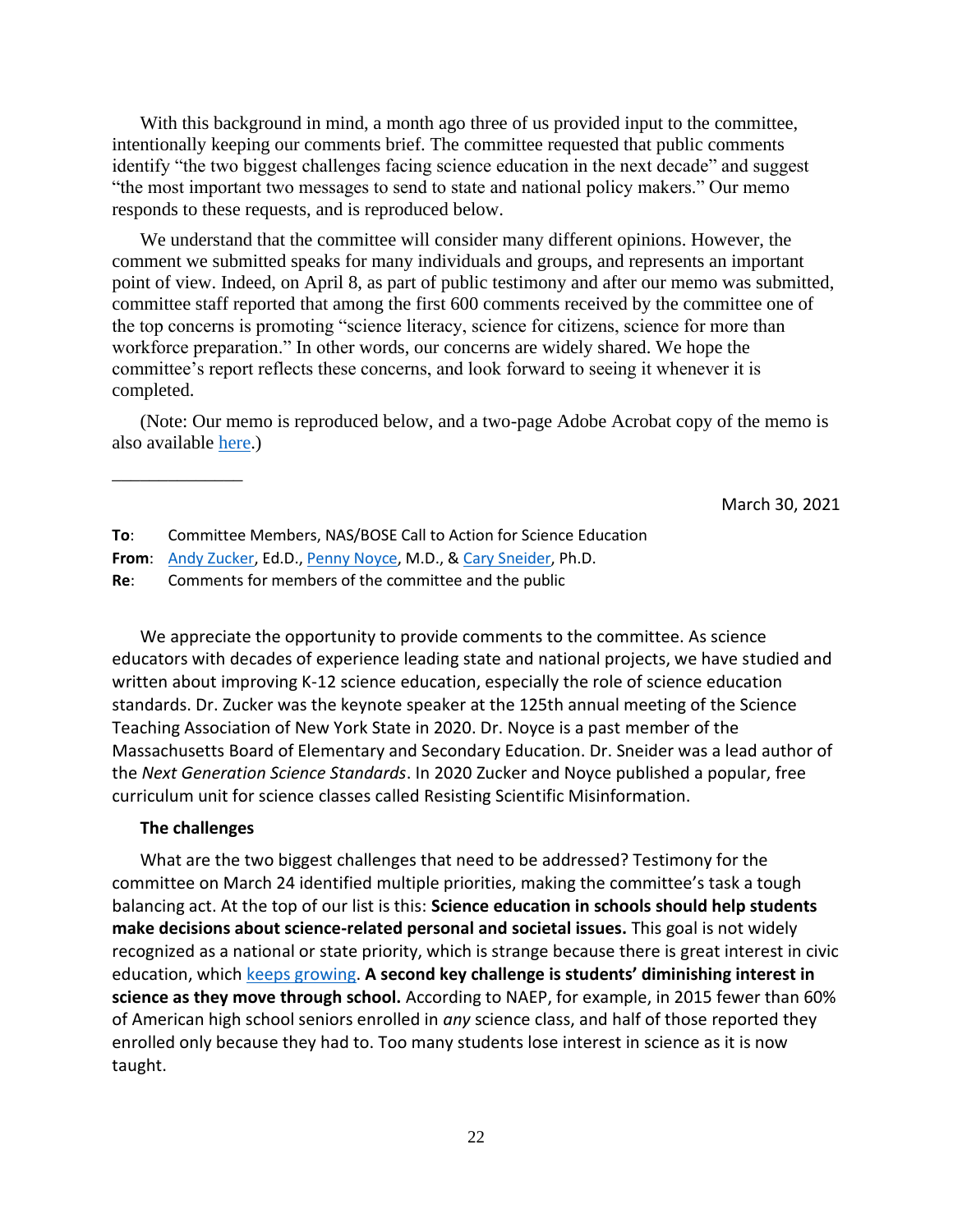Few people in the United States are scientists, yet all of us make choices about health and diet for ourselves and our families, and we all purchase products that claim, with variable accuracy, to be based on scientific research. American citizens vote for candidates and ballot initiatives, contribute to political campaigns, run for office, manage town meetings and legislatures, pass laws and issue regulations, and create spending priorities. Science education ought to help students think about issues, questions, and decisions that they face both now and in the future. This means decisions about college and careers but also decisions related to their personal and civic lives that can and should be informed by science. Because such decisions are rarely based entirely on science, students (who include future politicians and policymakers) need practice applying values and balancing costs, competing interests, benefits, and tradeoffs as they make decisions that have a scientific component. This kind of practice may help mitigate our society's current tendency to polarize rigidly over complex issues. Students also need to learn how to guard against misinformation. Practice judging the quality of allegedly scientific information, through whatever media it may come, including advertising and social media, can help hone students' ability to resist misinformation of all sorts. At present, schools provide students with little practice making judgments related to scientific issues.

Preparation for college and careers is the sole explicit goal of most science education, but [one-third of all high school graduates](https://educationdata.org/high-school-graduates-who-go-to-college) never enroll in college, and many students will work in careers that have nothing to do with science or technology. Meanwhile, even many college graduates struggle to apply scientific thinking to personal or civic decisions. In our view, the *Next Generation Science Standards* (NGSS) should be revised to strengthen preparation for daily life.

The NGSS has many strengths, including a focus on "scientific practices" as well as disciplinary core ideas (content), and placing a priority on teaching about climate change. Although the NGSS includes the idea that science, technology and engineering profoundly influence society and the environment, the authors did not include it as a core idea, a decision we lament. We believe this idea should be elevated, with a focus on such issues as public health and the role of science in government affairs. As examples of what is missing, we would like to see the NGSS prioritize teaching about public health, vaccines, immunity, the CDC, the FDA, the EPA, the IPCC, and how to judge the quality of sources of information about science. Since it is a model for most states, we recommend broadening the NGSS to more clearly connect science to one's own life and to other people's lives, which should be essential goals for all students, whether or not they eventually pursue a science career. We hope the report of your committee will include this recommendation.

#### **Proposed messages to policymakers**

**We advocate that policymakers promptly and clearly identify preparing students for civic life as a major goal for science education, in addition to preparing students for college and careers.** Massachusetts, one of the highest-performing states on NAEP's science assessment, already does so. The Massachusetts Vision for STE Education identifies three important goals: civic participation, college preparation, and career readiness. The state's STE Vision notes the importance of "leveraging multiple relevant societal contexts from STE," and one of its Guiding Principle states that, "An STE curriculum that is carefully designed around engaging, relevant,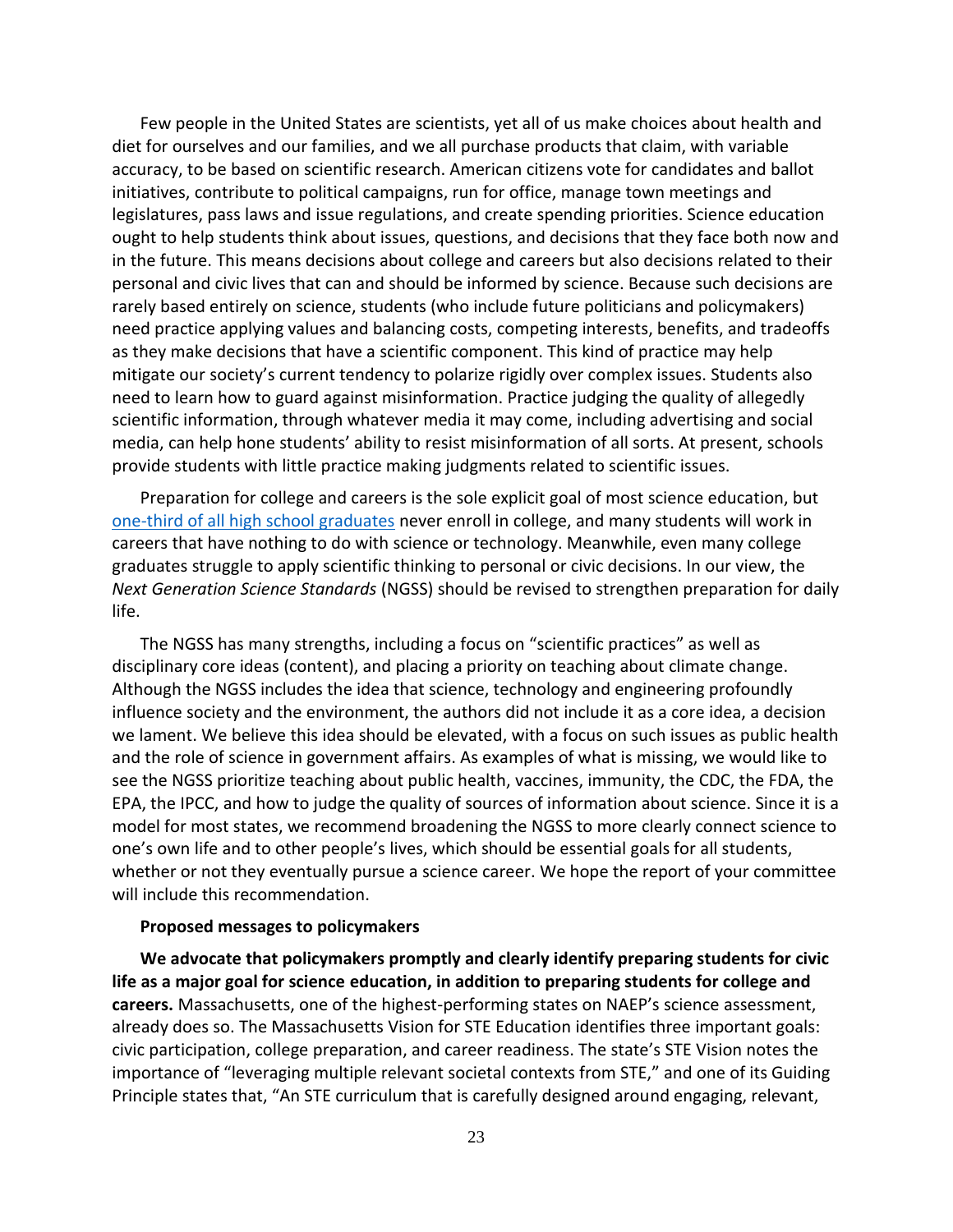real-world interdisciplinary questions increases student motivation, intellectual engagement, and sense making."

Similarly, the National Science Teaching Association issued a three-page [Position Statement](https://www.nsta.org/nstas-official-positions/teaching-science-context-societal-and-personal-issues) in 2016 advocating teaching science "in the context of societal and personal issues." The National Association of Biology Teachers believes that [excellent biology teachers](https://nabt.org/Position-Statements-Characteristics-of-Exemplary-Life-Science-Teaching) "follow an integrated approach by incorporating other subjects, technology, society, and ethics." People are interested in themselves and others, as well as phenomena. In 2020 alone the three NSTA K-12 teacher journals published more than 50 articles about teaching science in societal or personal contexts. These articles were more popular than others, and received more than 12,000 views online. As one example, an excellent article in *Science Scope* describes a science unit for middle school students about the lead pollution problems in Flint, Michigan, which especially affected low-income families of color.

In short, teachers already know that teaching science in the context of societal and personal issues is important, despite the fact that the NGSS and most state science education standards do not make that clear. State tests, teacher professional development opportunities, and model lessons based on the NGSS or state equivalents also do not place a priority on teaching science in the context of societal and personal issues. They should. Eventually, the NGSS should be revised to include a focus on personal and societal contexts, although that seems unlikely to happen soon.

In the near term, we recommend that state and local policymakers prioritize teaching science in the context of societal and personal issues. The NGSS describes minimum expectations, and is not a curriculum. More science lessons can and should include personal and societal issues, and more states should adopt a broader vision for STE education.

Whether connected to the NGSS or not, it would be helpful to see an effort focusing on personal and societal issues that identifies what is important to teach, at what grade level. About half of adults in 2018 did not know that antibiotics won't kill viruses. That topic would be straightforward to teach even in elementary schools, but is not in the standards. Similarly, it would not be hard to teach students in the middle grades what a number of science-related agencies like the CDC and the EPA do, and how they reach decisions. All students should have these opportunities.

Middle school is also an ideal time to begin teaching students healthy skepticism about statements made in popular media. Such instruction makes a difference. E.g., in [one](https://journals.plos.org/plosone/article?id=10.1371/journal.pone.0175799)  [experiment](https://journals.plos.org/plosone/article?id=10.1371/journal.pone.0175799) researchers found that explaining the flawed arguments used by climate change deniers "fully neutralized the polarizing effect of misinformation." That calls for science instruction about how advertisers, and others, can try to mislead people—material that is easily available but is not included in the NGSS, *per se*.

It is more challenging, but also vital, to teach some science in personal and societal contexts in a way that considers costs, benefits, tradeoffs, and values. Which vaccinations should be required by law, for whom, and why? Should humans be cloned? What are the tradeoffs when buying an electric or hybrid car, or voting for a state ballot initiative about clean energy? There are dozens if not hundreds of relevant, tested lessons. **We recommend that science teacher**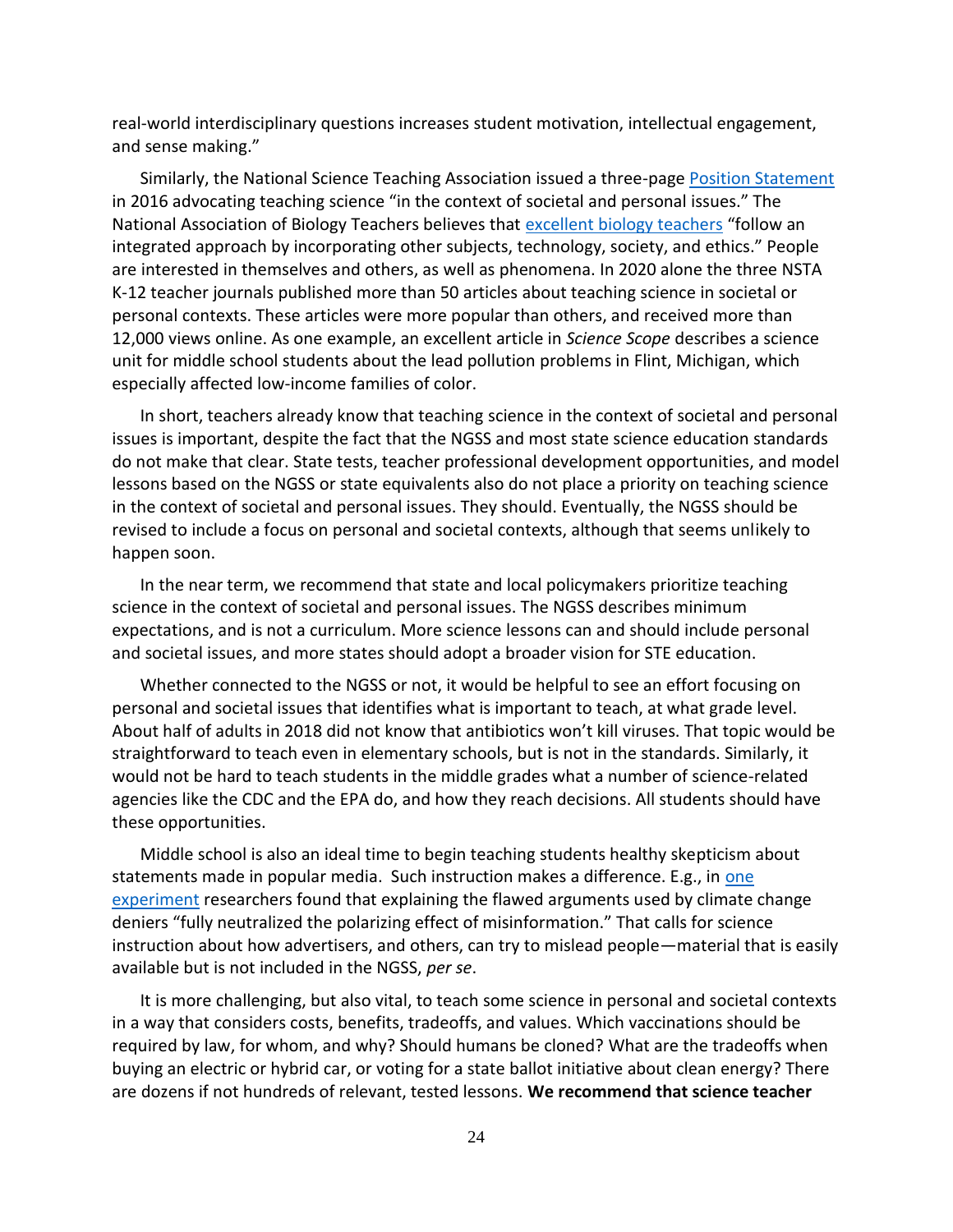**preparation programs include components that help more teachers manage class discussions about science-related issues with multiple right answers and multiple points of view consistent with scientific evidence.**

Changing the emphasis of science education in this way will come naturally to some teachers, but not to others, which is why support for such changes is vital. Such support could come from national statements, state standards, teacher preparation programs, learning materials used in schools, encouragement of interdisciplinary and team teaching, and new reward structures for teachers, among others. If the nation can successfully achieve this change of emphasis, students will be more interested in science than at present, and they will become mor[e scientifically literate.](https://www.nsta.org/science-teacher/science-teacher-marchapril-2021/teaching-scientific-literacy)

# **"A Response to the National Academies' 2021** *Call to Action***"**

#### *Posted March 23, 2022*

A few days ago *Science Educator*, a journal produced by the National Science Education Leadership Association (NSELA), published an article by me and Penny Noyce responding to the *Call for Action for Science Education* published last summer by the National Academies of Sciences, Engineering, and Medicine. The topic of the article is teaching science for citizenship, and the abstract reads as follows:

The 2021 publication of *Call to Action: Building Opportunity for the Future* by the National Academies of Sciences, Engineering and Medicine offers an opportunity to consider re-balancing K-12 science education in the United States. Besides a strong and detailed appeal to provide a more equitable education, the document calls for science education to focus more purposefully on developing an "informed citizenry that makes fact-based decisions in everyday life." An approach to science education that reaches beyond scientific theories, facts and methods to consider how science interacts with everyday and civic life, including personal, economic, and ethical concerns, has been called a Vision II approach. Benefits of such an approach are likely to include greater student engagement, practice in constructive group discourse, exercise of critical thinking skills, and strengthening of civic skills needed in a democracy. We suggest pertinent resources and outline the relatively modest changes in policy, curriculum and instruction required at the national, state, district and classroom level to create a more effective approach to teaching science for citizenship.

The *Science Educator* article cites more than a dozen studies documenting the benefits of teaching science in this broader context. For example, to "inoculate" students against scientific misinformation, which has become so ubiquitous, teachers need to teach media literacy skills that are not "science," per se. Also, almost everyone realizes that greater knowledge of the intersection of civics and science is essential to preserve American democracy; even *Science*  magazine published an [editorial](https://www.science.org/doi/10.1126/science.abg7402) last year recommending "a new spirit of cooperation between the science and civics education communities."

This article includes an analysis of the *Next Generation Science Standards*, noting that,

"The most significant component of the NGSS is its list of more than 200 Performance Expectations describing what students should know and be able to do at various grade levels. Those are the minimum expectations for students and the highest priorities for teachers. … They also set the boundaries of high-stakes testing."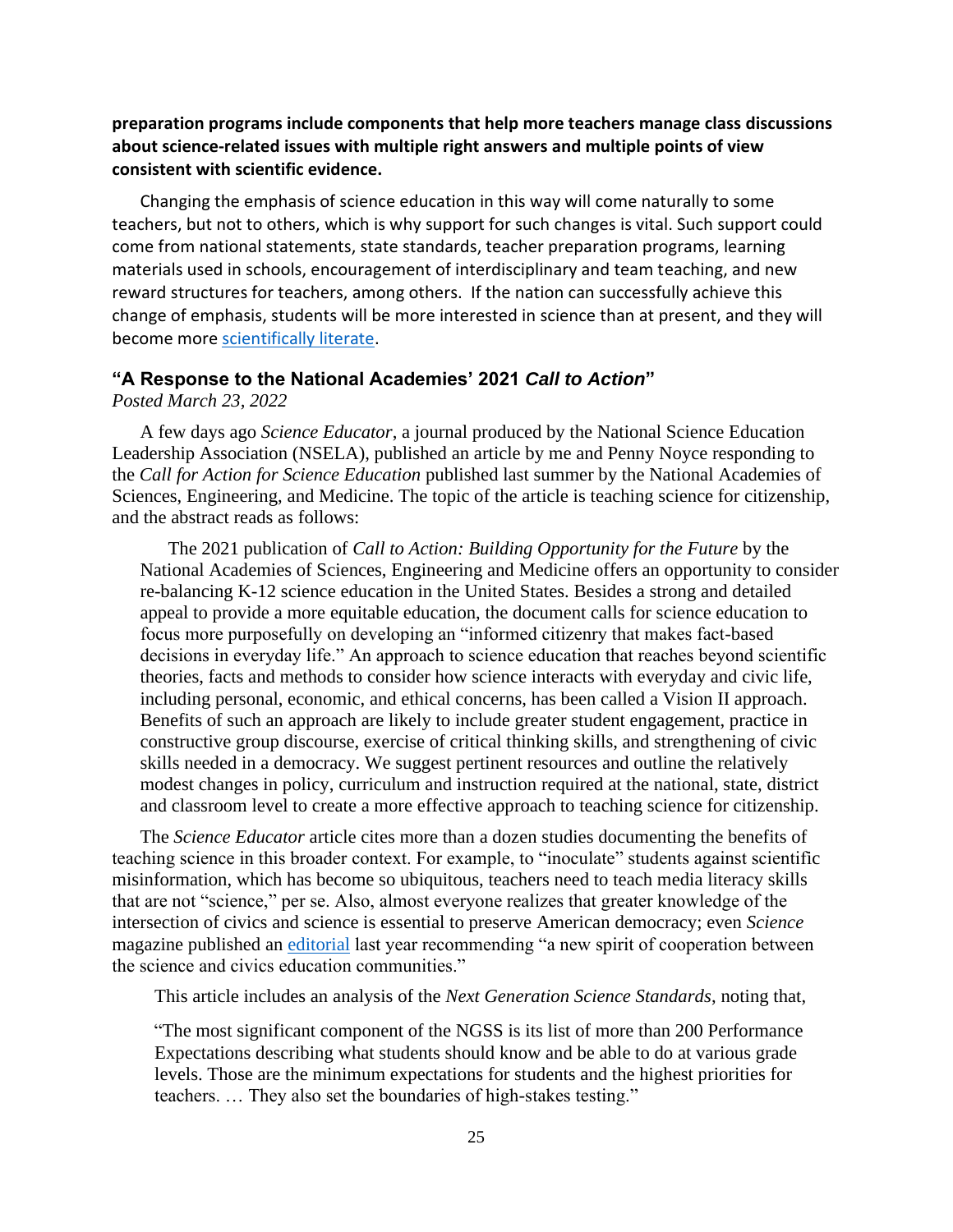Among these 200-plus Performance Expectations only a handful even hint at a broader view of scientific literacy, one that includes not only scientific findings, theories, and methods, but also personal, economic, and ethical concerns. In everyday life, decisions involving science are often made by non-scientists, who must consider a variety of perspectives beyond science. As the National Association of Biology Teachers has written in a [Position Statement,](https://nabt.org/Position-Statements-Characteristics-of-Exemplary-Life-Science-Teaching) excellent biology teachers "follow an integrated approach by incorporating other subjects, technology, society, and ethics." All science teachers need to follow this advice if schools are going to develop "an informed citizenry that makes fact-based decisions in everyday life." Teachers need to help students learn to learn about science even after they leave school and have no textbook to guide them.

There are innumerable science-related questions non-scientists need to answer, including politicians, city and town officials, and ordinary citizens. Who decides that COVID vaccines are safe, and how do I know they really are? Do vaccines cause autism? Will this advertised product really drain toxins from my body? Whose job was it to protect the public water supply in Flint, Michigan, and could that happen in my town? What are the pros and cons of buying a hybrid versus an electric car; how can I evaluate the advertisers' claims; what am I willing to pay? Should I let my child play tackle football? Should I go to a tanning parlor before my beach vacation? How much should states and cities pay for clean energy and why, and should I support a particular ballot question about this?

The most important recommendation made in our article is that state and local policymakers explicitly set a high priority on teaching science in the context of societal and personal issues. Radical changes are not necessary. What is needed is a modest, feasible shift in priorities encouraged from the top down. Like adding yeast to bread dough, just a little bit can make a big difference in the result.

The **full article is a NSELA members-only benefit**. Check with your library or other science educators who may have access. You can also send an email to either Andy Zucker or Penny Noyce requesting a copy of the *Science Educator* article.

Andy

## <span id="page-28-0"></span>**Revising the NGSS**

*Posted April 22, 2022*

Andy and Penny have maintained this blog for more than two years, explaining why and how the Next Generation Science Standards (NGSS) need to be improved. In the process we've also published a wide variety of related material, including a [curriculum unit](https://www.nsta.org/publications/article.aspx?id=bNApeJFhPcI=) to help students resist scientific misinformation, a free [article](https://kappanonline.org/lessons-from-covid-19-pandemic-science-education/) in the *Kappan* called "Lessons learned from the pandemic about science education," and [another article](https://nsela.mclms.net/en/package/9044/view) through the National Science Education Leadership Association describing changes in science education policy, curriculum, and instruction needed if students are going to learn how to use science to make "fact-based decisions in everyday life" (see previous post). Also, an [article for teachers](https://www.nsta.org/science-teacher/science-teacher-marchapril-2021/teaching-scientific-literacy) discusses what it means to teach scientific literacy in the 21st century.

In this post we synthesize our earlier writings and sketch a set of desirable changes to the NGSS—which will undoubtedly be revised at some time, as all standards are. Whenever that happens people will want to keep the best ideas in the document and improve the rest. The question is: how can the NGSS be better? Below, we outline possible directions for change.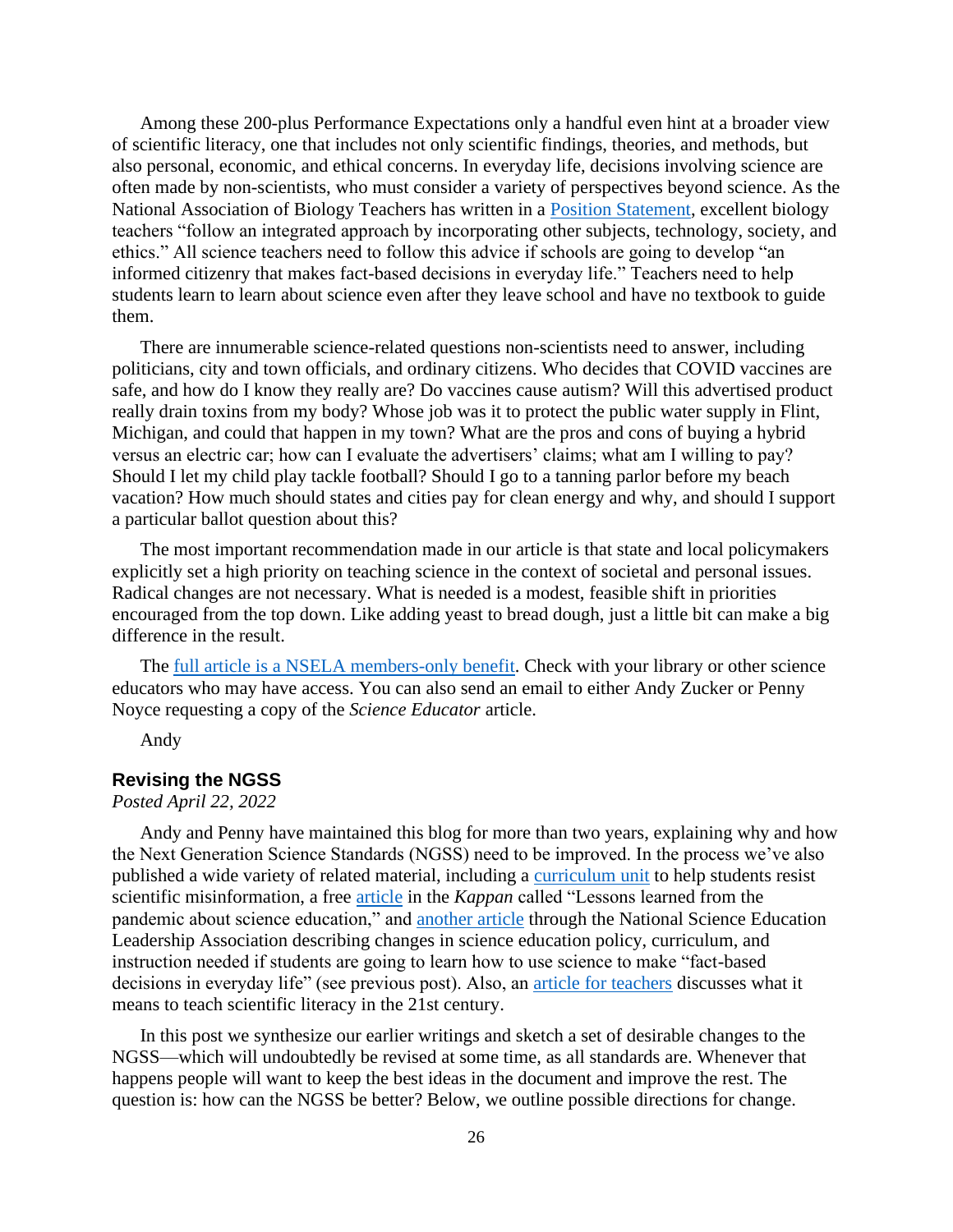We are joined in this post by Professor John Rudolph, an expert on the history of science education (author of *How We Teach Science: What's Changed and Why it Matters*), and by Rodger Bybee, a member of the Writing Leadership Team of the NGSS and formerly Executive Director of the Biological Sciences Curriculum Study (BSCS).

#### **Why revise the NGSS?**

We agree with the National Association of Biology Teachers, which issued a [Position](https://nabt.org/Position-Statements-Characteristics-of-Exemplary-Life-Science-Teaching)  [Statement](https://nabt.org/Position-Statements-Characteristics-of-Exemplary-Life-Science-Teaching) saying that excellent biology teachers "follow an integrated approach by incorporating other subjects, technology, society, and ethics." Indeed, we believe that *all* science teachers need encouragement to teach in such a broad context. The National Science Teaching Association agrees, as they explain in a [Position Statement](https://www.nsta.org/nstas-official-positions/teaching-science-context-societal-and-personal-issues) focused on teaching science in the context of societal and personal issues, and our NSELA paper cites research showing the benefits of this approach, including greater interest from students. Although Appendix J of the NGSS makes clear that science and technology are embedded in society, far too little of that understanding is reflected in the main document, including the Performance Expectations (PEs).

Right now, the NGSS includes no history of science, no mention of a government scientific agency, and nothing about vaccines, immunizations, or public health. Our writings have documented additional gaps, too, including the absence of a requirement to teach students how to judge the reliability of the myriad sources of information about science and technology available outside of school, some of which disseminate harmful misinformation.

We realize that creating national or state science education standards involves dozens of people. Our efforts will not replace a robust, time-consuming process to air different opinions and reach a consensus. Nonetheless, we hope the suggestions prove useful.

# **Keeping the best of the NGSS**

One of the most significant characteristics of the NGSS is its focus on three dimensions: disciplinary core ideas, science and engineering practices, and crosscutting concepts. Many states (Massachusetts is one) have incorporated only the first two of these and we would do the same. The seven crosscutting concepts (such as "patterns" and "cause and effect") emerge naturally in a long-term study of science, so little is lost by eliminating that dimension. Also, we would rename "disciplinary core ideas" simply as "core ideas" because some essential ideas, like judging the quality of sources of information, are not associated with only one science and engineering discipline.

The NGSS also promotes discovery learning, as students develop their understanding of *natural phenomena*. This can be extremely useful, up to a point. However, students do not need to conduct investigations every day to learn science any more than people who want to become informed about music or art or baseball need to practice that activity every time they study it.

Moreover, asking teachers to focus almost exclusively on so many dimensions of science at once—phenomena, disciplinary core ideas, the practices, and crosscutting concepts—can seem like asking someone to rub their belly, pat their head, shake a leg, and pull their ear all at once. This rigid insistence by the NGSS on what makes science education "acceptable" poses an unnecessarily difficult barrier more than it helps teachers offer high-quality science instruction. A narrow definition of good instruction also limits teaching creative lessons that do not fit a rigid template. An example would be showing students, and then discussing, the award-winning movie *Hidden Figures* that tells the story of Black mathematicians at NASA who overcame bias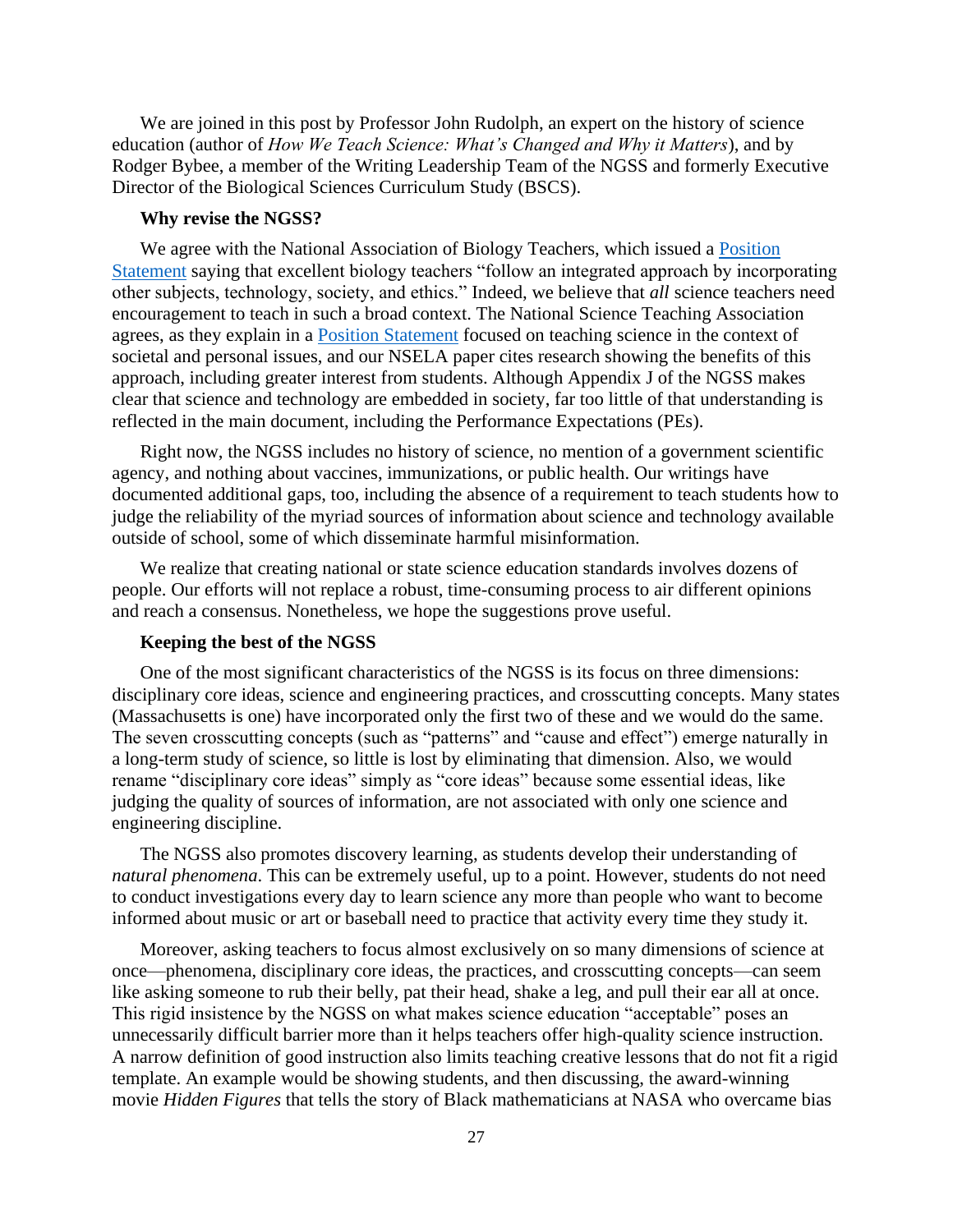based on race and gender to contribute to one of America's great engineering accomplishments. Race, gender, bias, and STEM careers are not part of any of the three dimensions of the NGSS.

One way to continue to be faithful to the understanding of science expressed in the NGSS would be to ask teachers to focus on scientific phenomena, core ideas, and practices in every unit of instruction, while realizing that some lessons might look quite different than "doing science" or focusing on just one discipline. Making the standards less rigid would provide breathing space for creative teaching, such as exemplified in hundreds of articles published in science teacher journals that "color outside the lines" of the NGSS in one way or another.

We also appreciate that the two-hundred-plus PEs in the NGSS reflect a great deal of expert analysis and discussion. Even as the NGSS is revised, most of those expectations could remain as they are.

Keeping multiple aspects of the NGSS in the same or similar form—including the science and engineering practices and many of the PEs—would make successor standards easily recognizable. Key parts of the NGSS would continue to influence science and engineering instruction.

## **Finding space for new topics**

It is remarkable that one cup of water can dissolve almost a pound of sugar without expanding in volume. One can picture the sugar molecules taking up space between the molecules of water. Similarly, we believe there is space in the NGSS to include certain topics without requiring more teaching time. One example is teaching students about government scientific agencies, like the EPA and the IPCC. Such instruction could easily be tied to existing lessons and could take minutes rather than hours. And the NGSS was intended to allow time to teach additional topics.

Nonetheless, in a revision of the NGSS some PEs should be eliminated to make space for new ones. An excellent example is HS-LS2-4, "Use mathematical representations to support claims for the cycling of matter and flow of energy among organisms in an ecosystem." Typical high school graduates will never use this knowledge, even the minority who will pursue sciencerelated careers (which are estimated to be about 7 percent of all high school students). Millions of citizens can, and already do, develop a more-than-adequate understanding of ecology without this Performance Expectation.

We would comb through the PEs for other examples of unnecessary topics or ideas and remove them. The NGSS is not supposed to describe advanced work; rather, it is supposed to describe basic requirements for *all* students, including the millions who will never receive an advanced degree. Is it really "basic" knowledge for all middle school students to "integrate qualitative scientific and technical information to support the claim that digitized signals are a more reliable way to encode and transmit information than analog signals" (MS-PS4-3)? We do not believe so.

#### **New Performance Expectations**

Perhaps a dozen of the existing PEs should be removed, which is roughly five percent of the total and just a few in any single year. We would then add perhaps two dozen new PEs with the understanding that many of them would require little additional teaching time.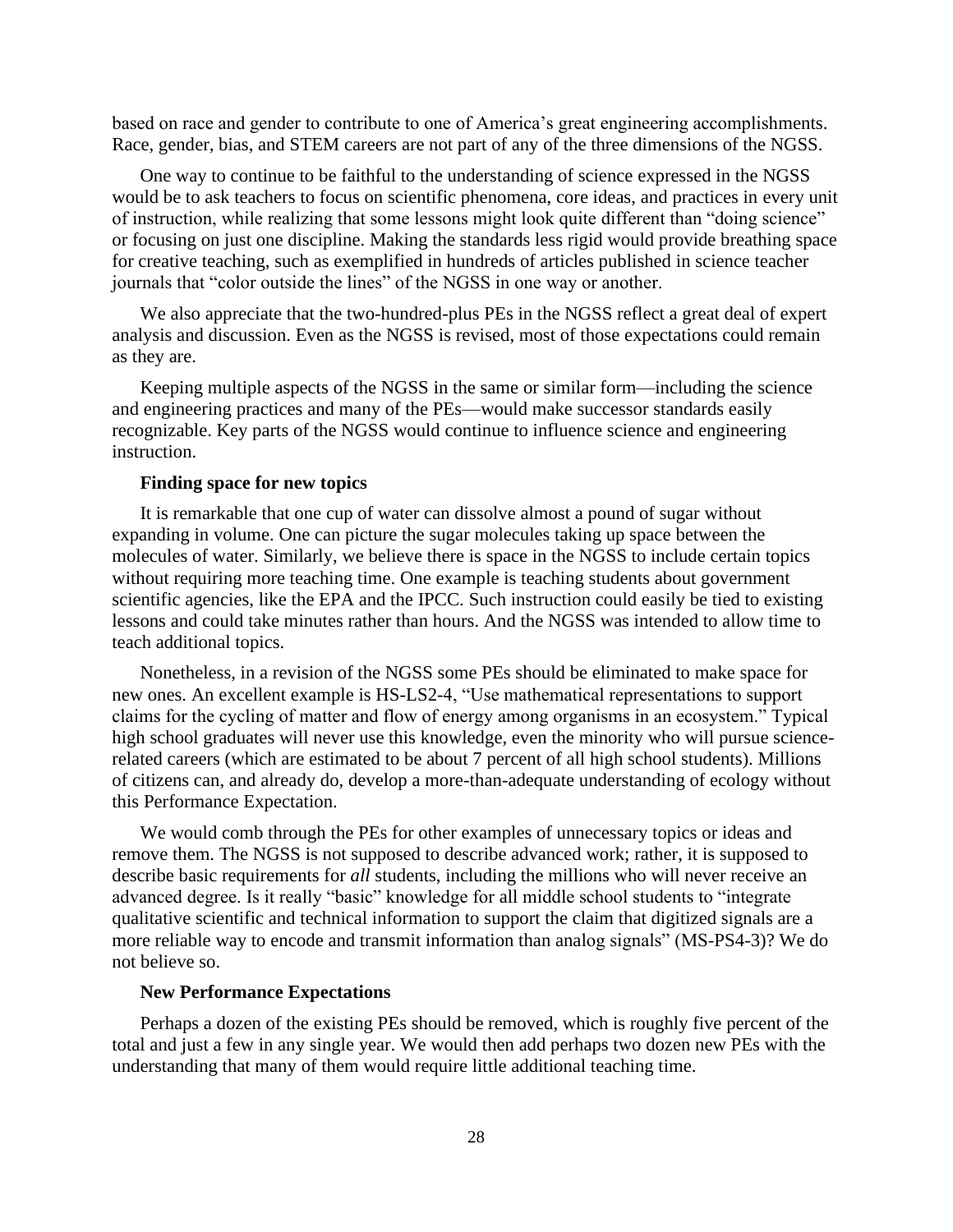The reason to focus on PEs is because they define the basic set of expectations for what students should know and be able to do. Explanatory text can be helpful, certainly. But adding a few paragraphs to the hundreds of pages in the NGSS will not accomplish much if the PEs are not also revised.

Because this is a sketch and not a blueprint, we do not specify precisely what PEs to add. They might be chosen from multiple categories, as illustrated below.

THE NATURE OF SCIENCE

- Science is conducted by scientists who work in the context of their cultures and societies. **A sample PE**: "Describe an example illustrating that cultural norms and practices worked against women or minorities in science."
- The impact of science on society is often due to actions by government scientific agencies. **A sample PE**: "Identify the names and basic functions of key science-related government organizations, including the CDC, FDA, WHO, NIH, EPA, IPCC, NRC, NOAA, NASA, FAA, NSF, and USGS."
- Individual scientists may make critical discoveries; however, reaching scientific consensus involves many scientists. **A sample PE**: "Describe the role of scientific organizations such as the IPCC in helping scientists reach a consensus explaining important phenomena, in this case the primary cause of recent climate change."
- The history of science illustrates the difference between using evidence—a defining aspect of the nature of science—compared to asserting knowledge based on ideology. **A sample PE**: "Identify reasons why the Church rejected Galileo's observation that moons revolved around the planet Jupiter, or why Soviet politicians supported Trofim Lysenko's erroneous genetic theories, which led to thousands of unnecessary deaths."
- One pillar of science is linking claims, evidence, and reasoning. **A sample PE**: "Given a short text including a scientific claim and some pieces of evidence, describe the reasoning that links particular evidence to that claim."

NEW CORE IDEAS

- Science and technology have made and continue to make enormous contributions to public health. **A sample PE**: "Describe the role of vaccines in combating global pandemics."
- "Caveat emptor" applies not only to purchasing products but also to claims about science and technology that people see, hear, or read in media, so individuals need to judge those claims carefully. **A sample PE**: "Identify several ways to help determine whether a given claim is or is not supported by science."
- Using science in making decisions often involves weighing alternatives by examining strengths, weaknesses, costs, or ethics. **A sample PE**: "Identify advantages and disadvantages of combating climate change by imposing a carbon tax or carbon fee (e.g., as proposed in Washington State ballot initiatives)."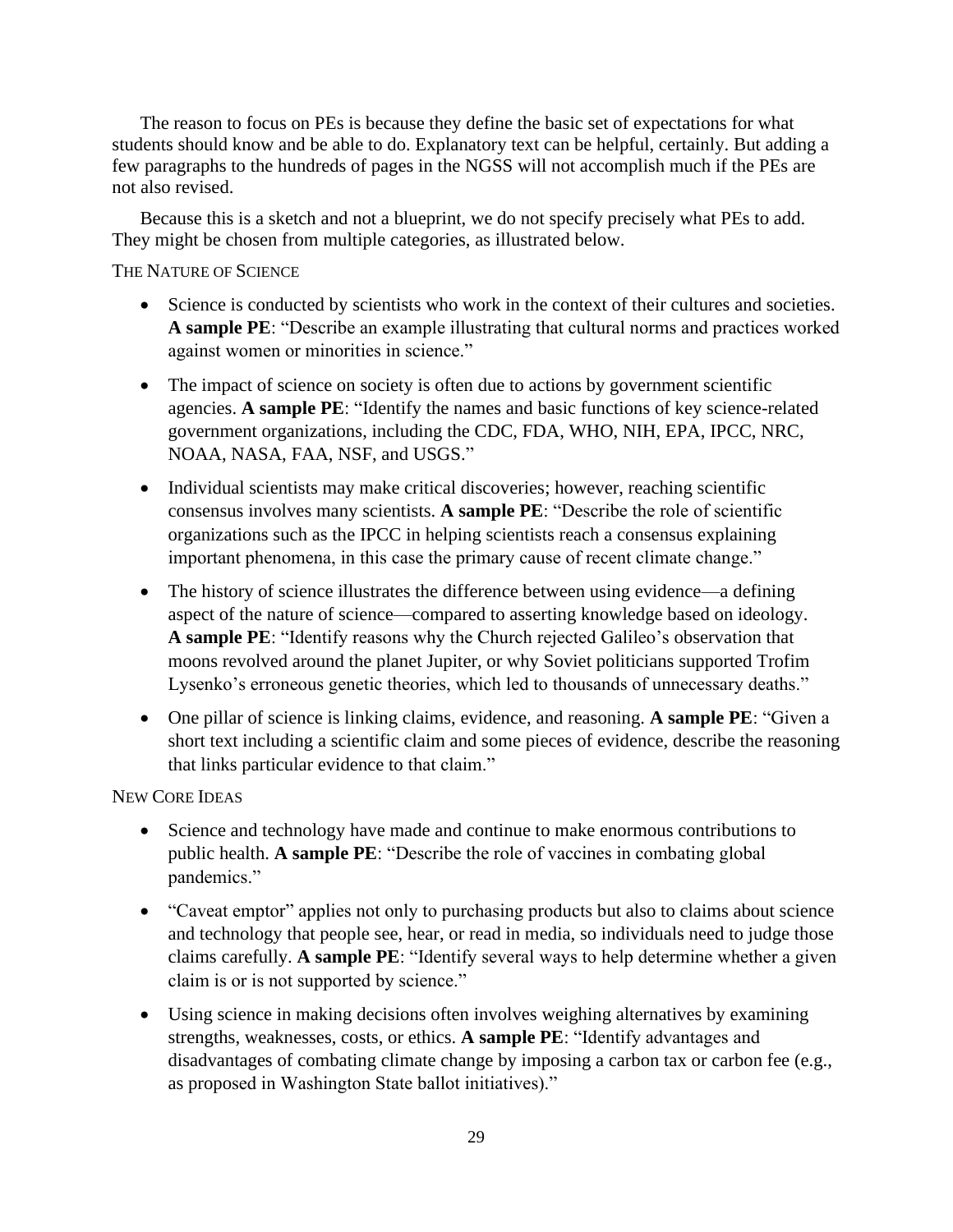- Especially after they leave school, people often need to synthesize for themselves information about science and technology. **A sample PE**: "Given several sources of information about a scientific topic, such as the safety of vaping, produce a short oral or written synthesis and conclusion, using non-technical terms."
- Scientifically literate people continue to learn about science after they leave school. **A sample PE**: "Briefly summarize the main ideas in an article or TV program about science or technology."

## **Conclusion**

The revisions that we sketched above are modest in scope and would make a new NGSS easily recognizable to those already familiar with it. That means that science teachers would not experience major dislocations. Alternatively, national or state science education standards could be amended or supplemented in ways we sketched above rather than replaced entirely. What would be needed in either case is systemic change, including how instructional materials are selected, how teachers are trained, and what is on high-stakes science tests for students.

We believe that making these changes would bring more life to science classes and in the process yield many benefits. Just as adding yeast to bread dough requires only a tiny bit more mass but makes a big difference in the bread, similarly we expect that revising the NGSS would lead to significant improvements in students' scientific literacy, not least making learning science for citizenship a goal as easy to see in the standards as preparation for college and careers.

Andy Zucker, Penny Noyce, John Rudolph, Rodger Bybee

#### <span id="page-32-0"></span>**An important report from Stanford**

*Posted June 17, 2022*

*Science Education in an Age of Misinformation* is an important new report from Stanford University. We welcome this report, especially because the authors reached the same conclusion that we have, namely that national and state science education standards need to be revised in order to teach students to distinguish between real science and junk science. As the Stanford report notes, the cultural context is significantly different now than it was when the NGSS was developed and published, with misinformation playing a far greater and more harmful role than it once did.

Discussions leading to the report were led by Jonathan Osborne, an emeritus Professor of Science Education at Stanford, who was also the lead author. More than a dozen people contributed to the discussions and writing of the report, including Bruce Alberts, who currently holds the Chancellor's Leadership Chair in Biochemistry and Biophysics for Science and Education at the University of California, San Francisco. Professor Alberts is a former President of the National Academy of Sciences and a former Editor-in-Chief of *Science* magazine. It seems significant to us that Alberts, a pillar of the science community, recognizes that current science education standards need attention.

To the best of our knowledge, the work of the Stanford group and our own work were entirely independent. Certainly, we were unaware of their existence until last month. Nonetheless, there are a great many similarities in our concerns and recommendations. Among